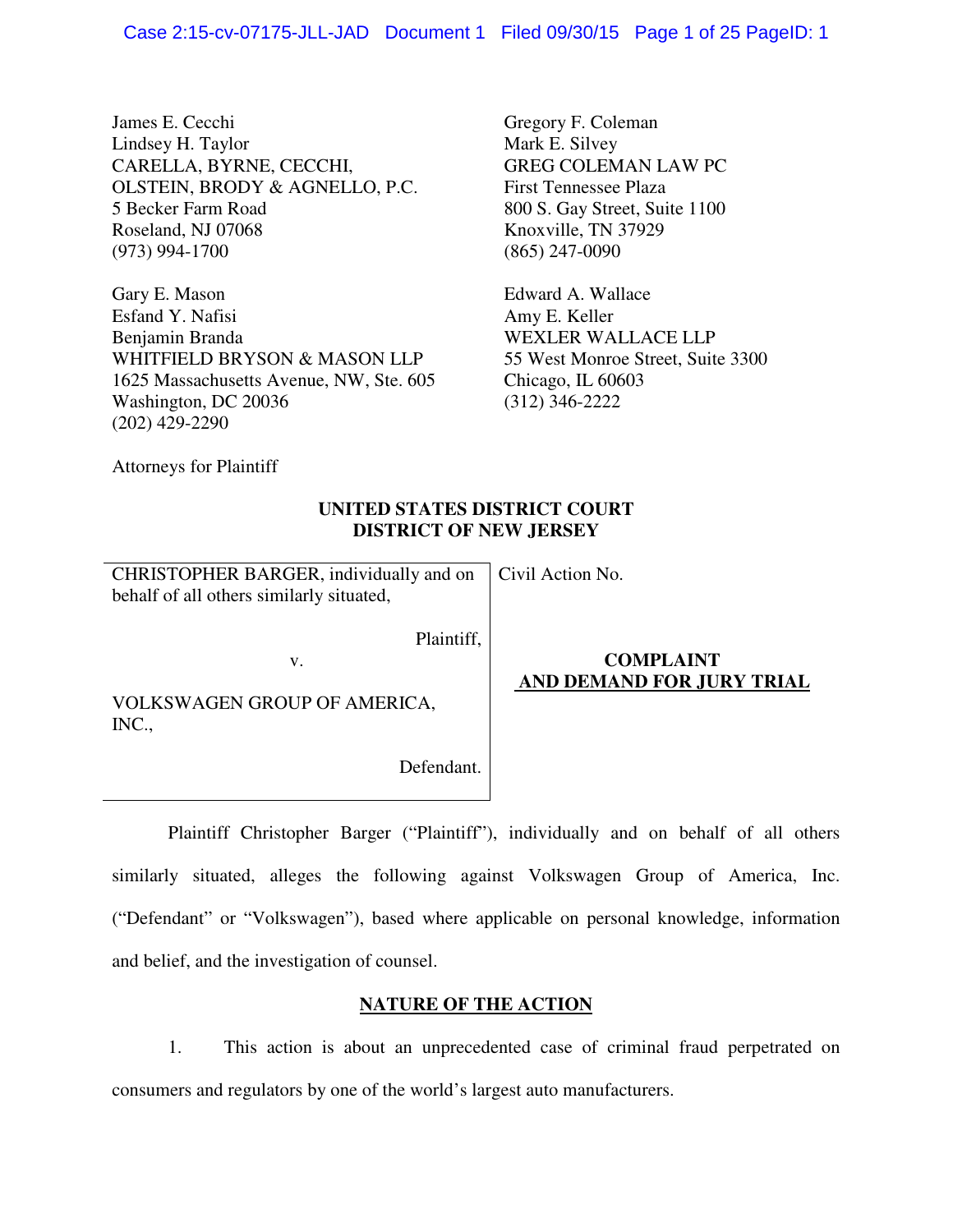#### Case 2:15-cv-07175-JLL-JAD Document 1 Filed 09/30/15 Page 2 of 25 PageID: 2

2. Since 2009 over 482,000 diesel Volkswagen and Audi vehicles sold in the United States were sold with a "defeat device" to create the impression of high fuel efficiency and high performance with extremely low emissions. A "defeat device" is nothing less than a software trick that was deliberately designed by Volkswagen's engineers to make the engine more cleanly when emission testing was being conducted, but otherwise to run more powerfully and fuel efficiently (at the expense of being clean). Volkswagen marketed vehicles with these defeat devices as "green" and environmentally friendly, when in fact these representations were hollow. Volkswagen's vehicles possessed none of the promised attributes.

3. According to the United States Environmental Protection Agency ("EPA"), Volkswagen installed its "defeat device" on Type EA 189 and EA 288 diesel 2.0 liter turbo engines in the following vehicles: 2009-2015 Volkswagen Jetta; 2009-2015 Volkswagen Beetle; 2009-2015 Volkswagen Golf; 2014-2015 Volkswagen Passat; and 2009-2015 Audi A3. Additional vehicles and model years may be added to this list as new facts are discovered.

4. Volkswagen not only intentionally misrepresented the ability of the vehicles to deliver high performance and fuel economy with low and legally mandated emissions, but Volkswagen created a way to make it appear to regulators as if the vehicles at issue delivered on this promise and complied with law.

5. The defeat devices that Volkswagen designed and installed worked by switching on the full emissions control systems only when the car's emission systems were undergoing testing. When switched on the defeat device reduced the vehicles' performance, limiting acceleration, torque and fuel efficiency to clean up its act.

6. When the defeat devices were not activated – *i.e.*, when occasional emissions testing was not being performed – the vehicles delivered the promised fuel efficiency and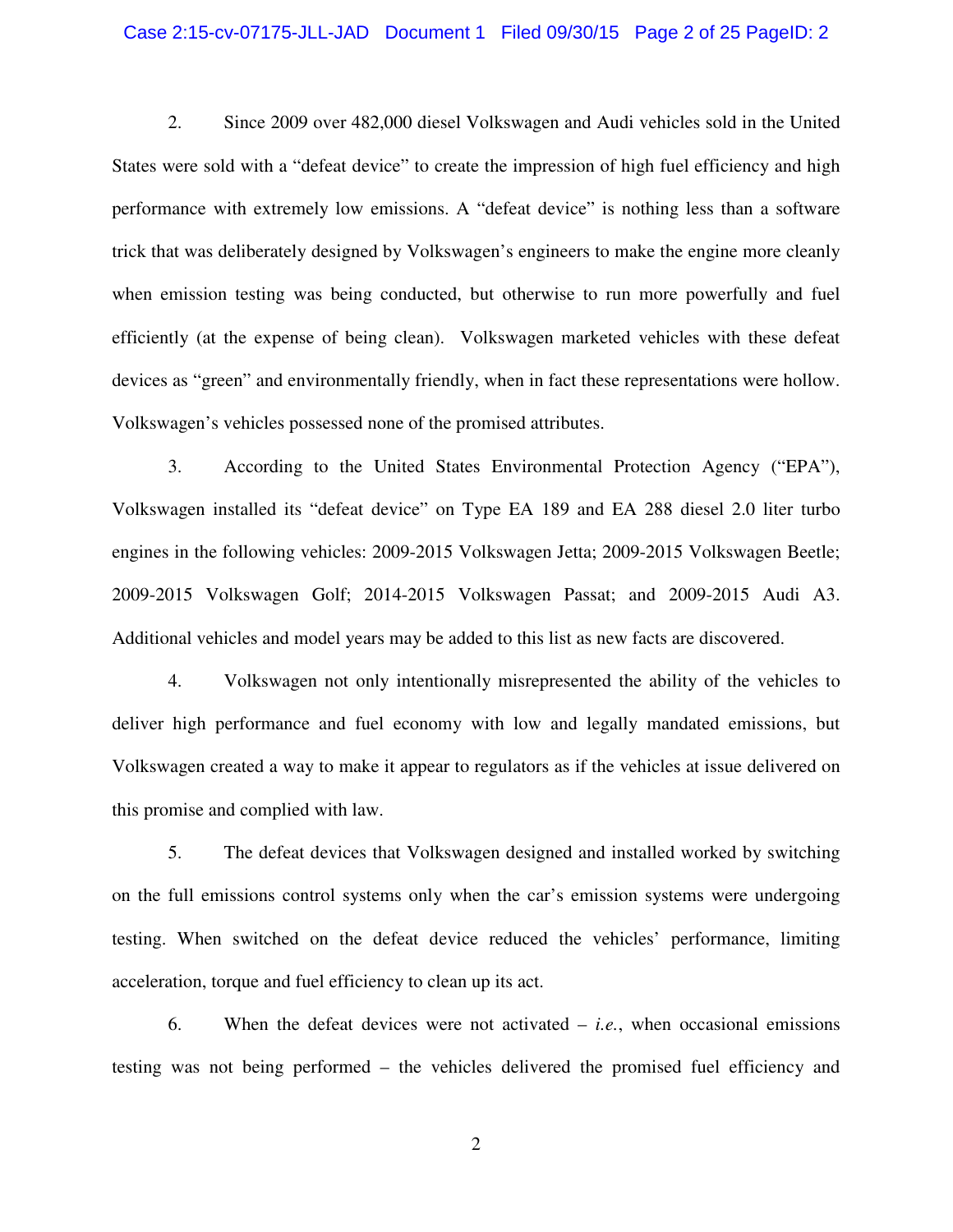#### Case 2:15-cv-07175-JLL-JAD Document 1 Filed 09/30/15 Page 3 of 25 PageID: 3

performance at the expense of the "clean" emissions claims made by the defendants and required by government regulators. During normal operation the vehicles emitted between 10 and 40 times as much pollution into the environment as is allowed under the Clean Air Act and state regulations.

7. Volkswagen's violations of the Clean Air Act and various state regulations are detailed in a Notice of Violation the EPA issued to Volkswagen, as well as a letter from the California Air Resources Board ("CARB"), copies of which are attached to this Complaint as Exhibits A and B, respectively.

8. Once the existence of the defeat devices became known, the scandal spread worldwide. The Type EA 189 and EA 288 engines have been installed in approximately 11 million vehicles worldwide, including those sold under Volkswagen's Volkswagen, Audi, Skoda and SEAT brands.

9. Volkswagen immediately admitted that the subject automobiles contained the defeat device. At a press conference on Monday, September 22, 2015, the head of Volkswagen's U.S. operations, Michael Horn, stated "[W]orst of all, we were dishonest to our customers. We totally screwed up."

10. In addition, Volkswagen announced that it was suspending sales of the subject vehicles in the United States until the defeat devices were removed from the vehicles and the vehicles were actually legal to sell within the United States.

11. On September 23, 2015, one day after admitting that 11 million Volkswagenmade cars have software that dupes official emissions tests, Martin Winterkorn, Volkswagen's CEO, resigned from his post, stating: "I am shocked by the events of the past few days . . . .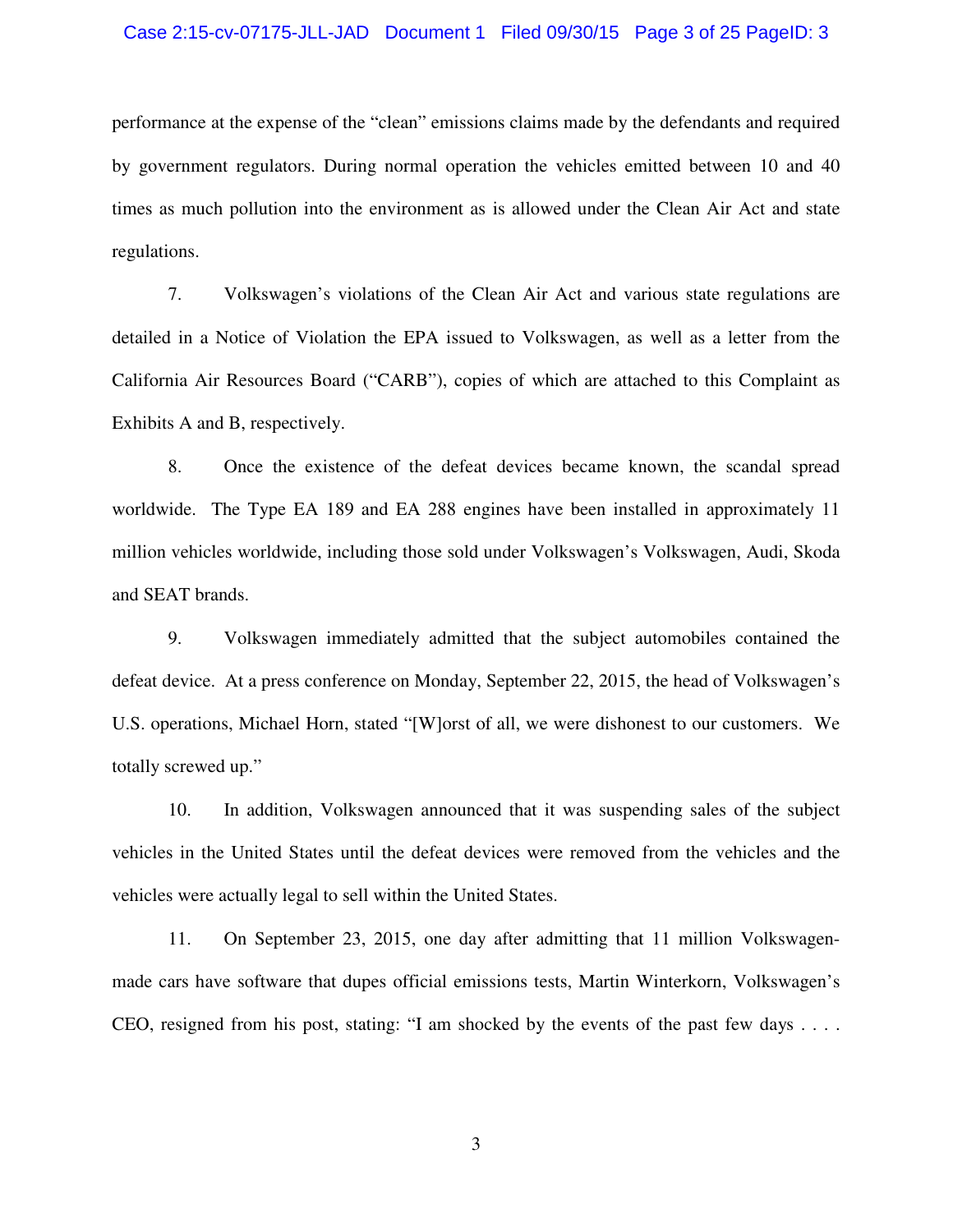Above all, I am stunned that misconduct on such a scale was possible in the Volkswagen Group."

### **PARTIES**

12. Plaintiff Christopher Barger is a citizen of the State of Kentucky, residing in Elizabethtown, Kentucky. He is the original owner of a 2013 Volkswagen Jetta TDI equipped with a Type EA 189 engine.

13. Defendant Volkswagen Group of America is a New Jersey corporation with its principal place of business at 2200 Ferdinand Porsche Drive, Herndon, Virginia 20171, and Eastern Regional headquarters located in Woodcliff Lakes, New Jersey.

14. At all relevant times, Volkswagen manufactured, distributed, sold, leased and warranted the vehicles with defeat devices under the Volkswagen and Audi names throughout the United States. The defeat device, engine, and engine control systems were all designed by Volkswagen or its agents. Volkswagen also developed and distributed its owners' manuals, warranty materials, advertisements and other promotional materials related to the vehicles containing defeat devices.

### **JURISDICTION AND VENUE**

15. This Court has jurisdiction over this action pursuant to the Class Action Fairness Act ("CAFA"), 28 U.S.C. § 1332(d), because at least one Class member is a citizen of a state other than that of Defendant, there are more than one hundred Class Members, and the aggregate amount in controversy exceeds \$5 million, exclusive of interest and costs.

16. This Court has personal jurisdiction over Defendant because it is incorporated in New Jersey and conducts regular and continuous business in New Jersey.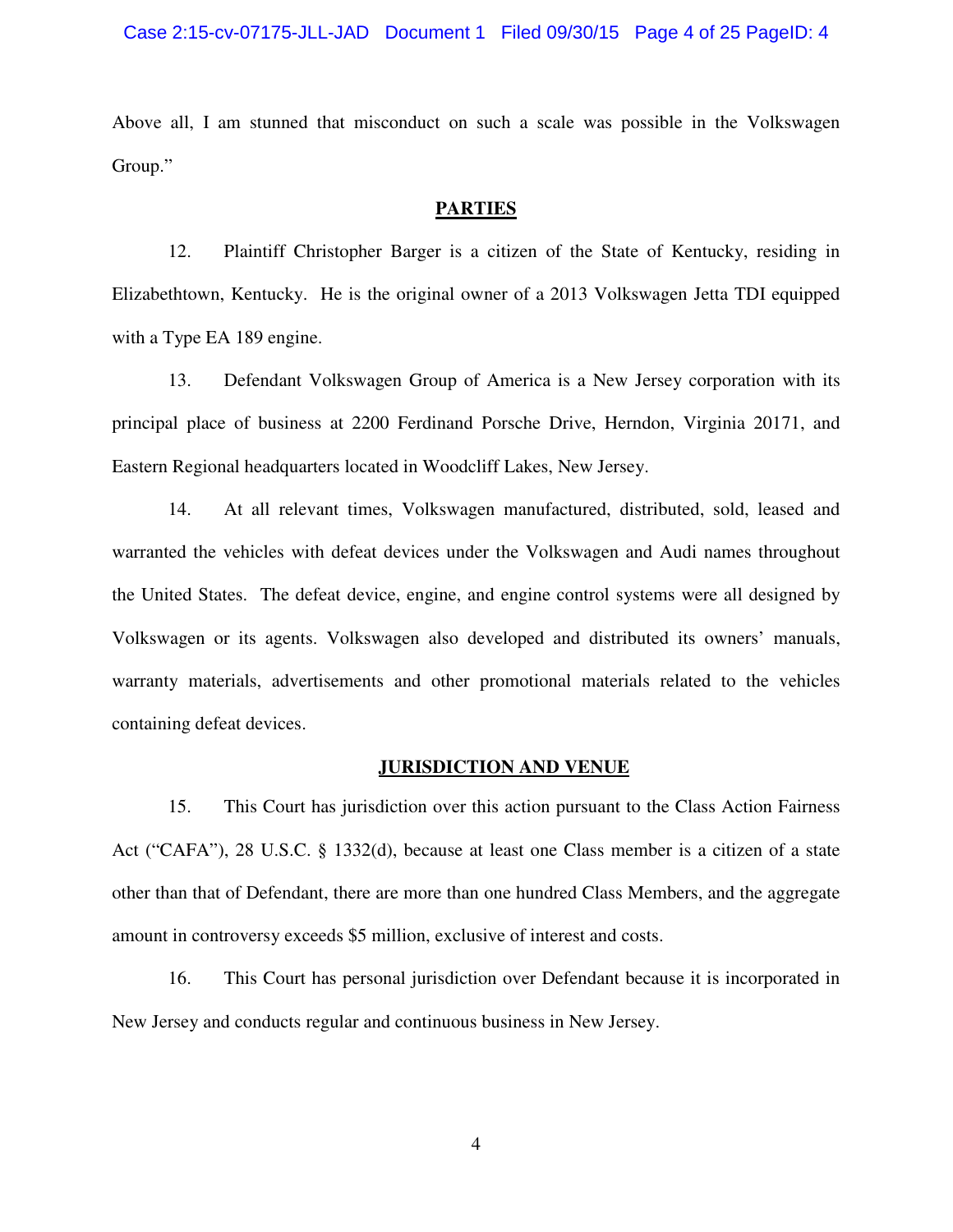#### Case 2:15-cv-07175-JLL-JAD Document 1 Filed 09/30/15 Page 5 of 25 PageID: 5

17. Venue is proper in this District under 28 U.S.C. 1391(b) because Defendant is incorporated under the laws of New Jersey and because Defendant has caused harm to Class Members residing in this District.

#### **DEFENDANT'S MISCONDUCT TOLLS THE STATUTE OF LIMITATIONS**

#### **A. Discovery Rule Tolling**

18. Plaintiff and Members of the proposed Class could not have discovered that Volkswagen concealed and misrepresented the true emissions levels of its vehicles through the use of defeat devices.

19. Volkswagen's efforts to deceive consumers and regulators were the result of painstaking concealment and fraud with respect to Volkswagen's CleanDiesel engines, engine control systems and defeat devices.

20. Neither Plaintiff nor Class Members could reasonably discovered, or have reason to suspect, that Volkswagen intentionally concealed information within its knowledge from federal and state regulators, Volkswagen's dealerships, and consumers. Indeed, the whole purpose of the defeat devices was to engage when the vehicles were being tested for exhaust emissions with the intent of concealing the fact that the exhaust emissions actually exceeded amounts allowed by applicable regulations.

21. Thus, even a reasonable and diligent investigation by consumers could not have discovered that Volkswagen solely possessed information about the existence of its sophisticated emissions fraud scheme. Plaintiff and Class Members had no way of learning that Volkswagen was flouting applicable federal and state emissions standards as well as consumer law.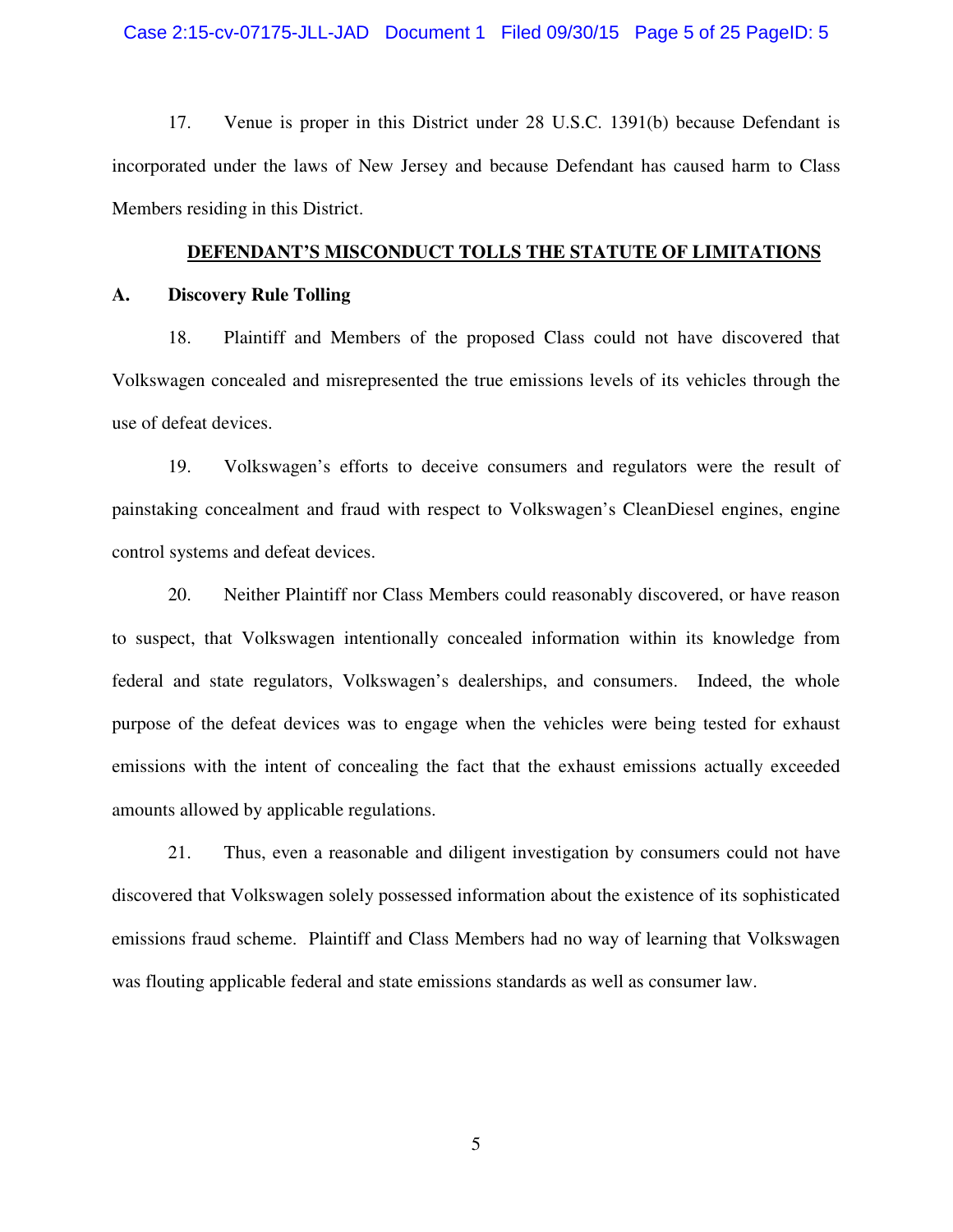### **B. Tolling Due To Fraudulent Concealment**

22. All applicable statutes of limitation have been tolled by Volkswagen's active fraudulent concealment of the facts alleged in this Complaint.

23. Rather than disclosing the vehicles' true performance, fuel economy, emissions, and compliance with federal and state emission standards, Volkswagen actively concealed and misrepresented them through the use of defeat devices.

#### **C. Estoppel**

24. Volkswagen was under a continuous duty to disclose to consumers, including Plaintiff and the other Class Members, the facts that it knew about the emissions, fuel economy and performance of the vehicles equipped with defeat devices, and of those vehicles' inability to comply with federal and state emission standards.

25. Volkswagen violated this duty and unlawfully circumvented federal and state emission standards through the use of defeat devices, and Volkswagen intentionally misrepresented the ability of the subject vehicles to comply with state and federal law regulating vehicle emissions and clean air.

26. Volkswagen is therefore estopped from relying on any statutes of limitation defenses in this action.

#### **FACTUAL BACKGROUND**

27. Volkswagen designed and sold cars that were designed to, and did, mislead consumers and regulators about the vehicles' emissions, fuel efficiency and performance. Despite touting the "green" benefits of its diesel vehicles, Volkswagen sold cars that produced pollution up to 40 times higher than advertised, and then intentionally concealed the truth about those cars through a sophisticated scheme involving defeat devices.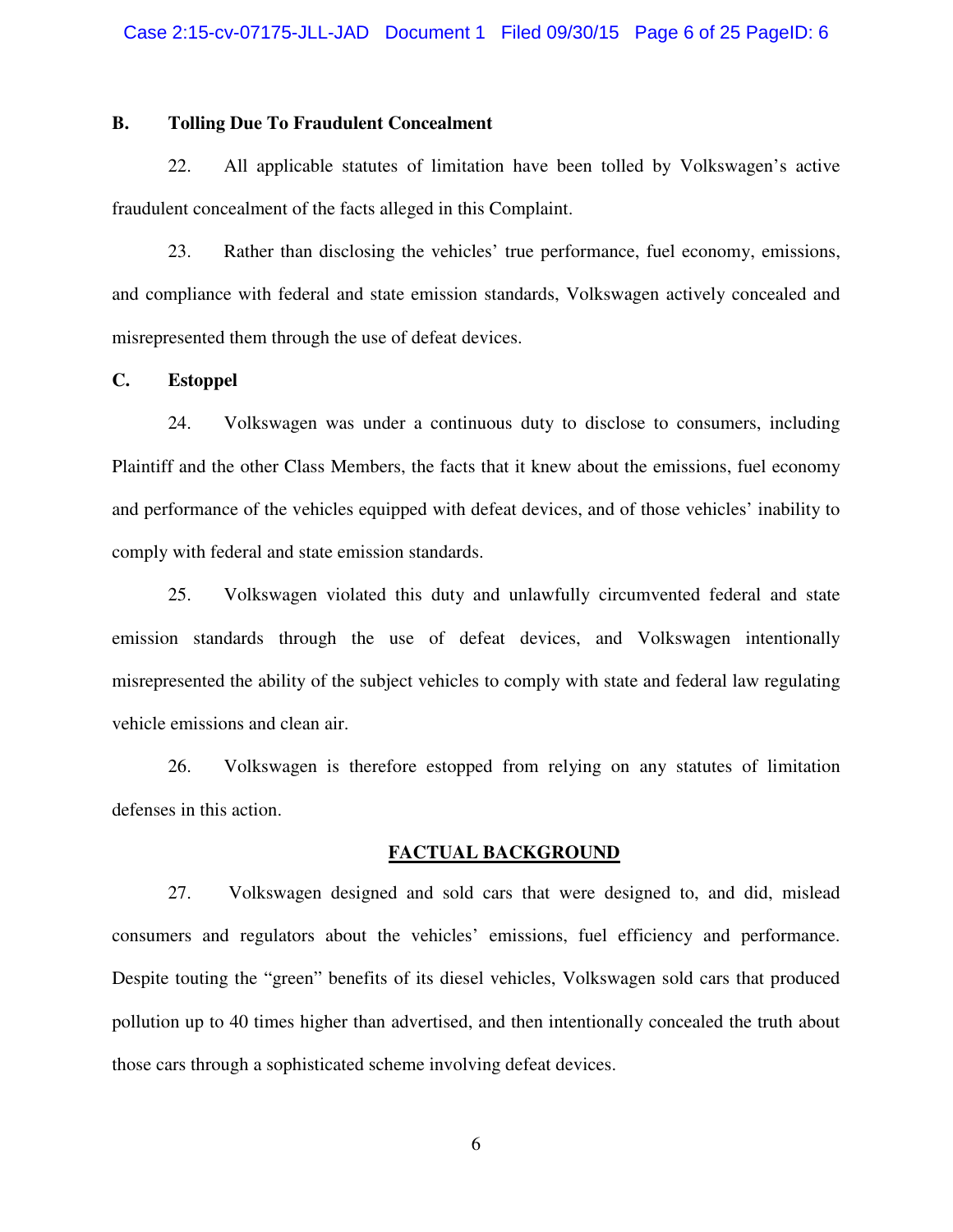#### **A. Volkswagen Sells The "Green" Diesel Image To Consumers**

28. For years, Volkswagen advertised its diesel vehicles as fuel efficient cars with low emissions. Consumers have responded to these advertisements, making Volkswagen the largest seller of diesel passenger vehicles in the United States.

29. While under 1% of automobiles sold in the U.S. are powered by diesel engines, approximately 23% of those sold by Volkswagen are diesels, with those vehicles making up the bulk of diesel automobile sales in the U.S.

30. Part of Volkswagen's success owes to the promotion of their diesel cars as "clean" and "green" vehicles. In fact, "CleanDiesel" is a marketing term used by Volkswagen to market the vehicles at issue in this action.<sup>1</sup>

31. Volkswagen's website boasts that the Audi A3 TDI and VW Jetta TDI were named the 2010 Green Car of the Year and the 2009 Green Car of the Year, respectively.

32. Volkswagen also supported and directed a website to promote its "green" diesel technology, www.clearlybetterdiesel.org, which states that Volkswagen's technology reduces smog and "meets the highest standards in all 50 states, thanks to . . . innovative engine technology that burns cleaner."

33. In addition to touting the low emissions of the subject vehicles, Volkswagen touted the fuel efficiency of the vehicles, in that they could achieve over 40 miles per gallon of fuel and travel over 800 miles on a tank of fuel. $<sup>2</sup>$ </sup>

<u>.</u>

<sup>1</sup> An example of a commercial touting how "clean" Volkswagen diesels is available at https://www.youtube.com/watch?v=WNS2nvkjARk and (last visited September 22, 2015)

<sup>2</sup> Examples of commercials touting the fuel efficiency of Volkswagen diesels are available at https://www.youtube.com/watch?v=a2CNHVXvNRo and https://www.youtube.com/watch?v=wj3if2gRWYE (last visited September 22, 2015).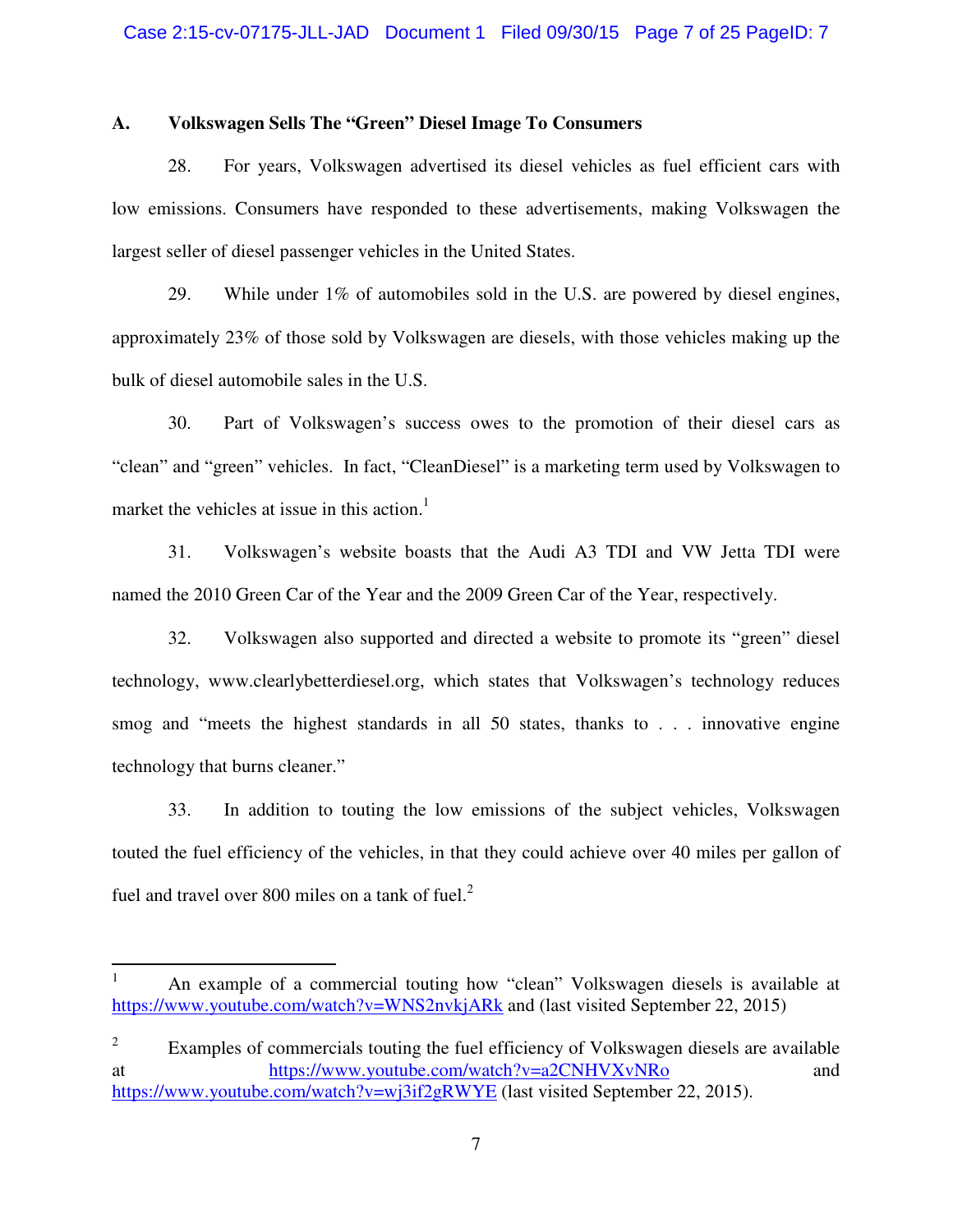34. Further, Volkswagen recently began promoting the performance of its diesel powered automobiles, to overcome the consumer perception that diesel automobiles were slow and sluggish. $3$ 

# **B. Volkswagen Intentionally Concealed Its Vehicles' Excessive And Illegal Pollution Emissions.**

35. On September 18, 2015, the EPA issued a Notice of Violation ("NOV") to Volkswagen. The NOV details how Volkswagen installed sophisticated software in the Volkswagen and Audi diesel vehicles that detects when the vehicle is undergoing official emissions testing and turns full emissions controls on only during the tests. At all other times that the vehicle is in operation, the emissions controls are deactivated, permitting pollution to be freely released into the environment at levels that far exceed those allowed by federal and state clean air regulators. This software produced and used by Volkswagen is a "defeat devices" as defined in the Clean Air Act.

36. Volkswagen programmed the engine control computers in the vehicles with defeat devices to detect when cars are undergoing emissions testing. When testing is occurring, the defeat device alters the vehicle's engine and exhaust systems such that emissions standards are met. When testing is not being performed the engine control systems operate the vehicle in a way that does not comply with EPA omissions requirements.

37. Moreover, under normal operating conditions, the engines produce more power and higher fuel efficiency than they would if they complied with EPA emissions requirements.

 $\frac{1}{3}$  An example of such a commercial is available at https://www.youtube.com/watch?v=0VA51xWXZ3g, (last visited September 22, 2015)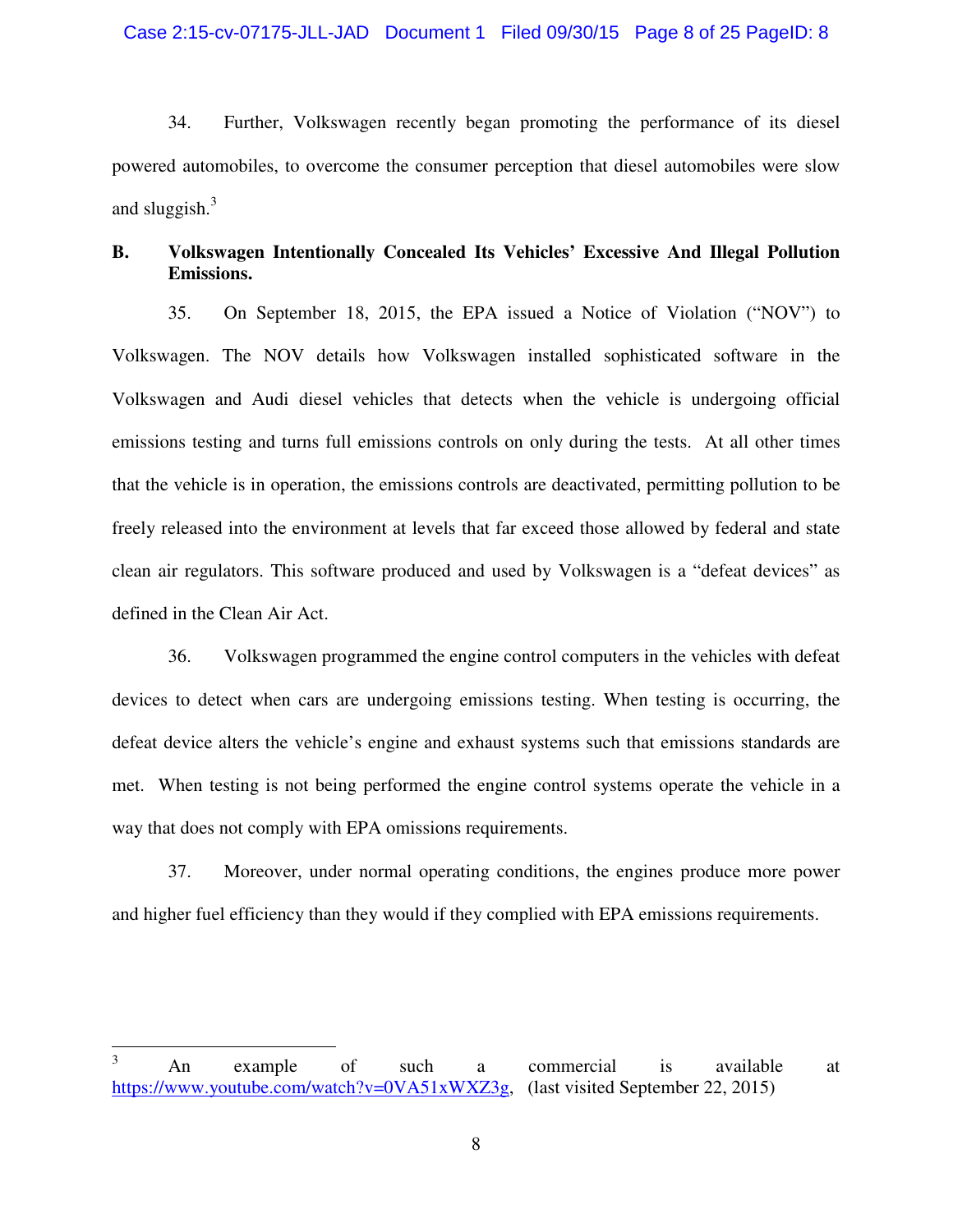#### Case 2:15-cv-07175-JLL-JAD Document 1 Filed 09/30/15 Page 9 of 25 PageID: 9

38. Because of this software, Volkswagen's diesel vehicles can seemingly meet emissions standards while emitting nitrogen oxides (NOx) at up to 40 times the standard allowed under federal and state laws and regulations during the normal operation of the vehicles.

39. The Clean Air Act sets emissions standards for vehicles and requires vehicle manufacturers to certify to the EPA that vehicles sold in the United States meet applicable federal emissions standards. All vehicles sold in the United States must be covered by an EPAissued certificate of conformity. Under federal law, cars equipped with defeat devices, which reduce the effectiveness of emissions control systems during normal driving conditions, cannot be certified. Volkswagen violated the Clean Air Act, defrauded its customers, and engaged in unfair competition by manufacturing and selling vehicles with defeat devices that allowed for higher levels of emissions than were certified by the EPA.

# **C. Volkswagen Charged A Premium For Its "Clean" And "Green" Diesel Technology**

40. Volkswagen charged substantial premiums for vehicles equipped with defeat devices.

41. The table below sets forth the price premium for each comparable base, mid-level, and premium trim for each affected model:

| <b>Model</b>     | <b>Base</b> | <b>Mid-level</b> | Premium |
|------------------|-------------|------------------|---------|
| <b>VW</b> Jetta  | \$2,860     | \$4,300          | \$6,315 |
| <b>VW</b> Beetle | \$4,635     | n/a              | \$2,640 |
| <b>VW Golf</b>   | \$2,950     | \$1,000          | \$1,000 |
| <b>VW Passat</b> | \$5,755     | \$4,750          | \$6,855 |
| Audi A3          | \$2,805     | \$3,095          | \$2,925 |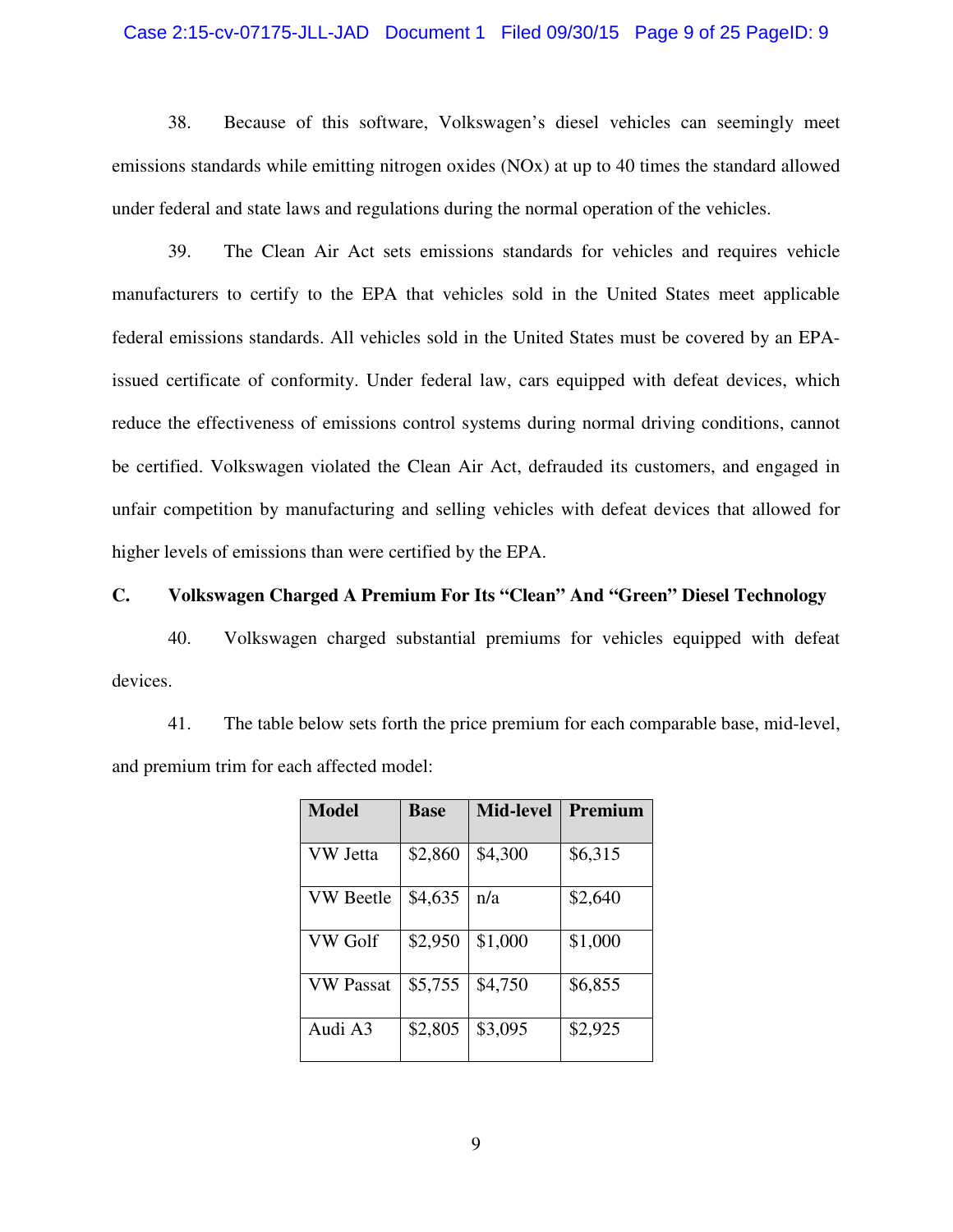#### **D. Volkswagen's Misconduct Has Injured Class Members**

42. Despite the EPA ordering Volkswagen to recall vehicles equipped with defeat devices, purchasers of the subject vehicles have and will continue to suffer significant harm. First, the only way for Volkswagen to make the vehicles comply with emissions standards will be to significantly reduce the vehicles' horsepower, torque and fuel efficiency. Thus, if made EPA compliant, Class Members will suffer actual harm and damages because their vehicles will no longer perform as advertised and warranted.

43. Second, Class Members' vehicles will suffer from a significant diminution value by being made EPA compliant, because not only did Class Members overpay for their vehicles, but they will be forced to pay much more to fuel their less fuel efficient vehicles.

44. Owners of vehicles equipped with defeat devices have suffered losses of money or property because of Volkswagen's unfair, deceptive, and/or fraudulent business practices, and its failures to disclose the true emissions of the vehicles.

45. Had Plaintiff and the Class Members known of the defeat device at the time they purchased or leased their vehicles, they would not have purchased or leased their vehicles, or they would have paid less than they did. Even if Volkswagen recalls the defeat device vehicles and degrades the engine performance of the vehicles to make them compliant with EPA standards, Plaintiff and Class Members will be forced to spend more on fuel and will not receive the advertised performance of their vehicles. The recalled vehicles will be worth less in the used marketplace because of their decrease in performance and efficiency, which means that owners of these vehicles will not be able to recoup the expected value of these vehicles in the future.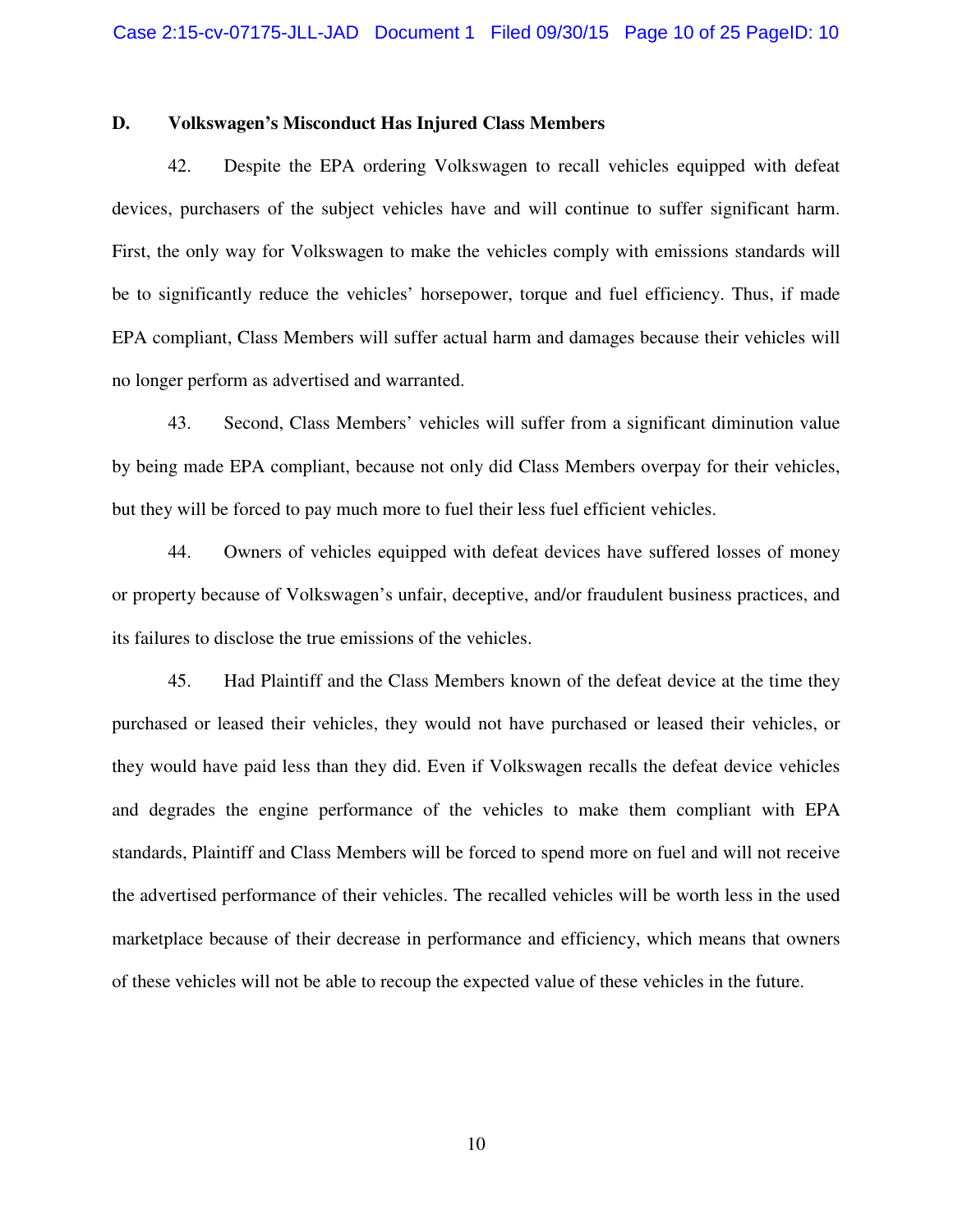#### **PLAINTIFF'S FACTS**

46. Christopher Barger is the owner of a 2013 Volkswagen Jetta TDI vehicle.

47. Plaintiff purchased the car because he was interested in fuel efficiency. He was concerned that a diesel engine would contribute to pollution of the environment, but her research revealed that the Jetta had a "clean" diesel engine. Plaintiff relied on Volkswagen's statement that the Jetta TDI was a clean, low-emission vehicle, in deciding to purchase the vehicle.

48. Plaintiff would not have purchased the vehicle if he had known that the emissions were much higher than advertised and the engine was not "clean." Plaintiff is concerned that if he repairs the vehicle it will cost her more for fuel and he will experience degraded performance. He is also concerned that regardless of whether or not he has the vehicle repaired, it will lose value.

#### **CLASS ACTION ALLEGATIONS**

49. Plaintiff brings this action on behalf of himself and as a class action, pursuant to the Rules 23(a), (b)(2), and (b)(3) of the Federal Rules of Civil Procedure on behalf of the following Class:

All persons or entities in the United States who are current or former owners and/or lessees of a Volkswagen or Audi vehicle with a Type EA 189 or EA 288 diesel 2.0 liter turbo engine, including, without limitation: 2009-2015 Volkswagen Jetta; 2009-2015 Volkswagen Beetle; 2009-2015 Volkswagen Golf; 2013-2015 Volkswagen Passat; and 2009-2015 Audi A3.

50. Excluded from the Class are individuals who have personal injury claims resulting from the defeat device in the Class Vehicles. Also excluded from the Class are Volkswagen and its subsidiaries and affiliates; all persons who make a timely election to be excluded from the Class; governmental entities; and the judge to whom this case is assigned and his or her immediate family. Plaintiff reserves the right to revise the Class definition based upon information learned through discovery.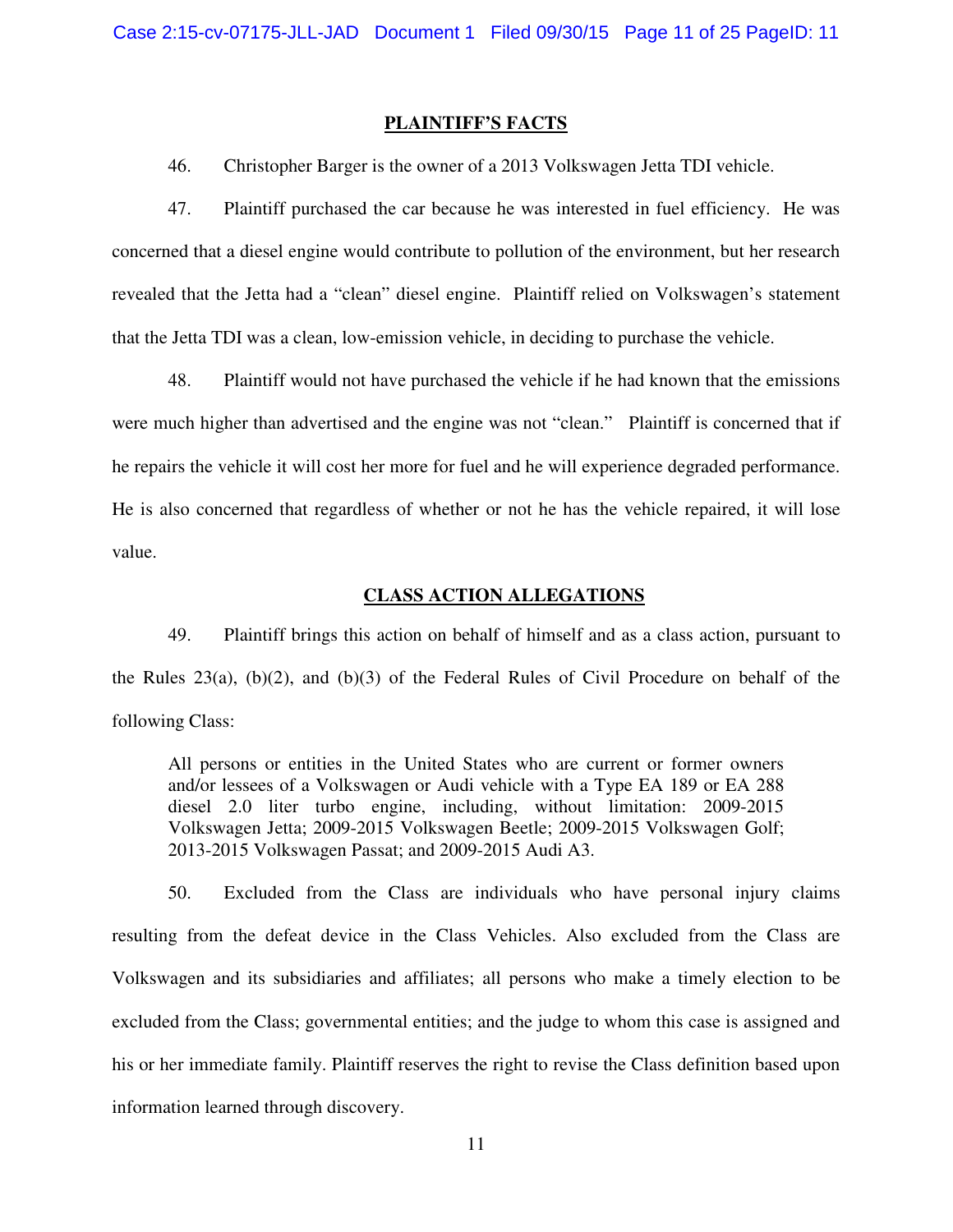#### Case 2:15-cv-07175-JLL-JAD Document 1 Filed 09/30/15 Page 12 of 25 PageID: 12

51. Certification of Plaintiff's claims for class-wide treatment is appropriate because Plaintiff can prove the elements of their claims on a class-wide basis as would be used to prove those elements individual actions alleging the same claim.

52. This action has been brought and may properly be maintained on behalf of the class proposed herein under Federal Rule of Civil Procedure 23.

53. **Numerosity**. The Class Members are so numerous and geographically dispersed that individual joinder of all Class Members is impracticable. While Plaintiff believes that there not less than hundreds of thousands of Class Members, the precise number of Class Members is unknown at this time, but may be ascertained from Volkswagen's records. Class Members may be notified of the pendency of this action by recognized, Court-approved notice dissemination methods, which may include U.S. mail, electronic mail, Internet postings, or published notice.

54. **Commonality**. This action involves common questions of law and fact, which predominate over any questions affecting individual Class Members, including:

- a. Whether Volkswagen engaged in the conduct alleged herein;
- b. Whether Volkswagen designed, advertised, marketed, distributed, leased, sold, or otherwise placed defeat device vehicles into the stream of commerce in the United States;
- c. Whether the CleanDiesel engine system in the Class Vehicles contains a defect in that it does not comply with EPA requirements;
- d. Whether the CleanDiesel engine systems in the subject vehicles can be made to comply with EPA standards without substantially degrading the performance or efficiency of the vehicles;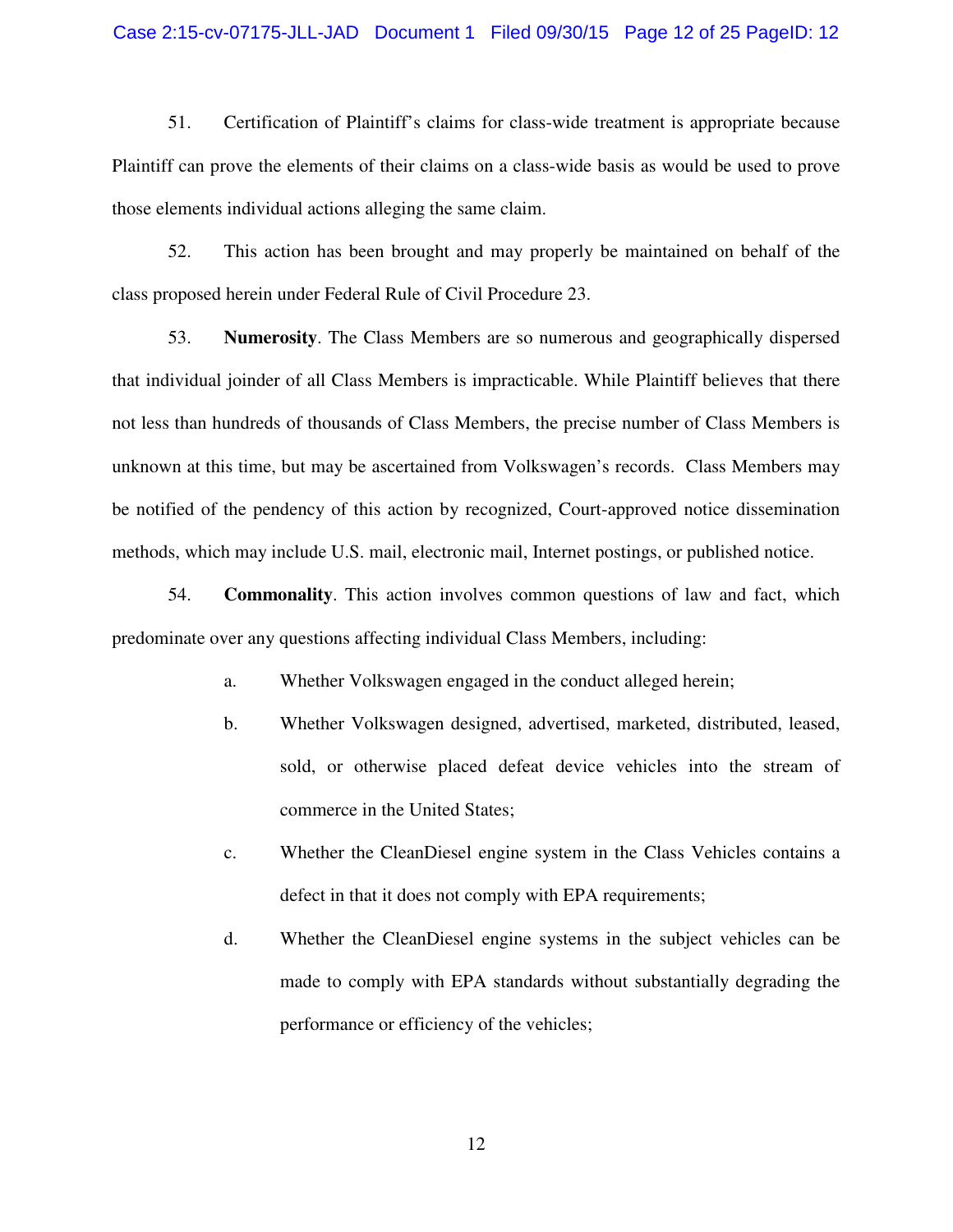- e. Whether Volkswagen knew about the defeat device and, if so, how long it possessed this knowledge;
- f. Whether Volkswagen designed, manufactured, and distributed the subject vehicles with a defeat device;
- g. Whether Volkswagen's conduct violates consumer protection statutes, warranty laws, and other laws as asserted herein;
- h. Whether Plaintiff and the other Class Members overpaid for their vehicles;
- i. Whether Plaintiff and the other Class Members are entitled to equitable relief, including, but not limited to, restitution or other injunctive relief; and
- j. Whether Plaintiff and the other Class Members are entitled to damages and other monetary relief and, if so, in what amount.

55. **Typicality**. Plaintiff's claims are typical of the other Class Members' claims because, among other things, all Class Members were comparably injured through Volkswagen's wrongful conduct as described above.

56. **Adequacy**. Plaintiff is an adequate Class representative because her interests do not conflict with the interests of the other Class Members he seeks to represent; Plaintiff has retained counsel competent and experienced in complex class action litigation, and Plaintiff intends to prosecute this action vigorously. The Class's interests will be fairly and adequately protected by Plaintiff and her counsel.

57. **Declaratory and Injunctive Relief: Federal Rule of Civil Procedure 23(b)(2)**. Volkswagen has acted or refused to act on grounds generally applicable to Plaintiff and the other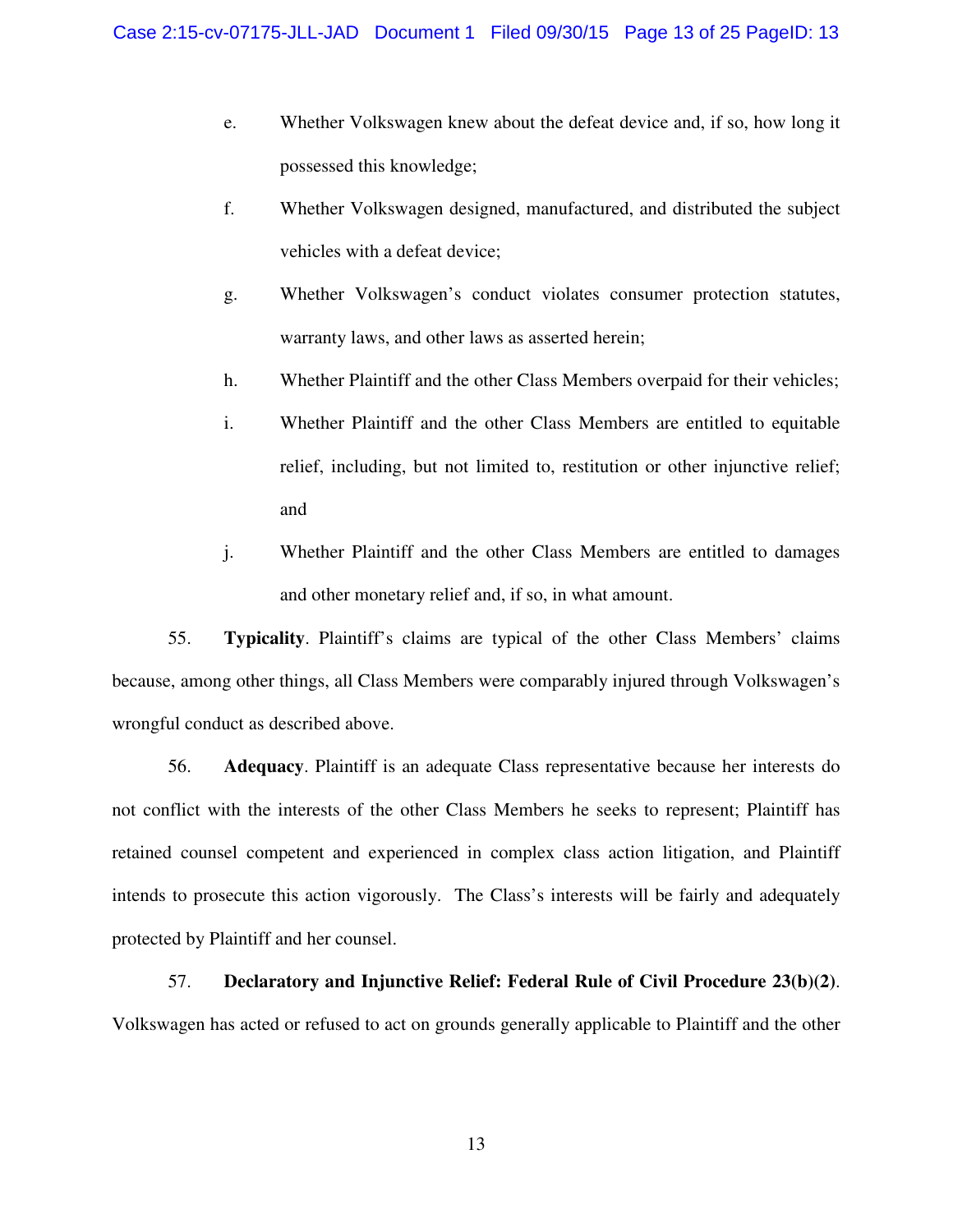#### Case 2:15-cv-07175-JLL-JAD Document 1 Filed 09/30/15 Page 14 of 25 PageID: 14

Class Members, thereby making appropriate final injunctive relief and declaratory relief, as described below, with respect to the Class as a whole.

58. **Superiority**. A class action is superior to any other available means for the fair and efficient adjudication of this controversy, and no unusual difficulties are likely to be encountered in the management of this class action. The damages or other financial detriment suffered by Plaintiff and the other Class Members are relatively small compared to the burden and expense that would be required to individually litigate their claims against Volkswagen, so it would be impracticable for Class Members individually to seek redress for Volkswagen's wrongful conduct.

59. Should individual Class Members be required to bring separate actions, this Court and/or courts throughout the United States would be confronted with a multiplicity of lawsuits burdening the court system while also creating the risk of inconsistent rulings and contradictory judgments. In contrast to proceeding on a case-by-case basis, in which inconsistent results will magnify the delay and expense to all parties and the court system, this class action presents far fewer management difficulties while providing unitary adjudication, economies of scale and comprehensive supervision by a single court.

### **COUNT I (Common Law Fraud )**

60. Plaintiff repeats the allegations set forth above as if fully set forth herein.

61. Plaintiff brings this claim on behalf of the Nationwide Class.

62. Volkswagen engaged in both speaking and silent fraud, and in fraudulent and deceptive conduct, throughout the Class Period. As described above, Volkswagen's conduct defrauded Plaintiff and Class Members, intending and leading them to believe, through affirmative misrepresentations, omissions, suppression and concealments of material fact, that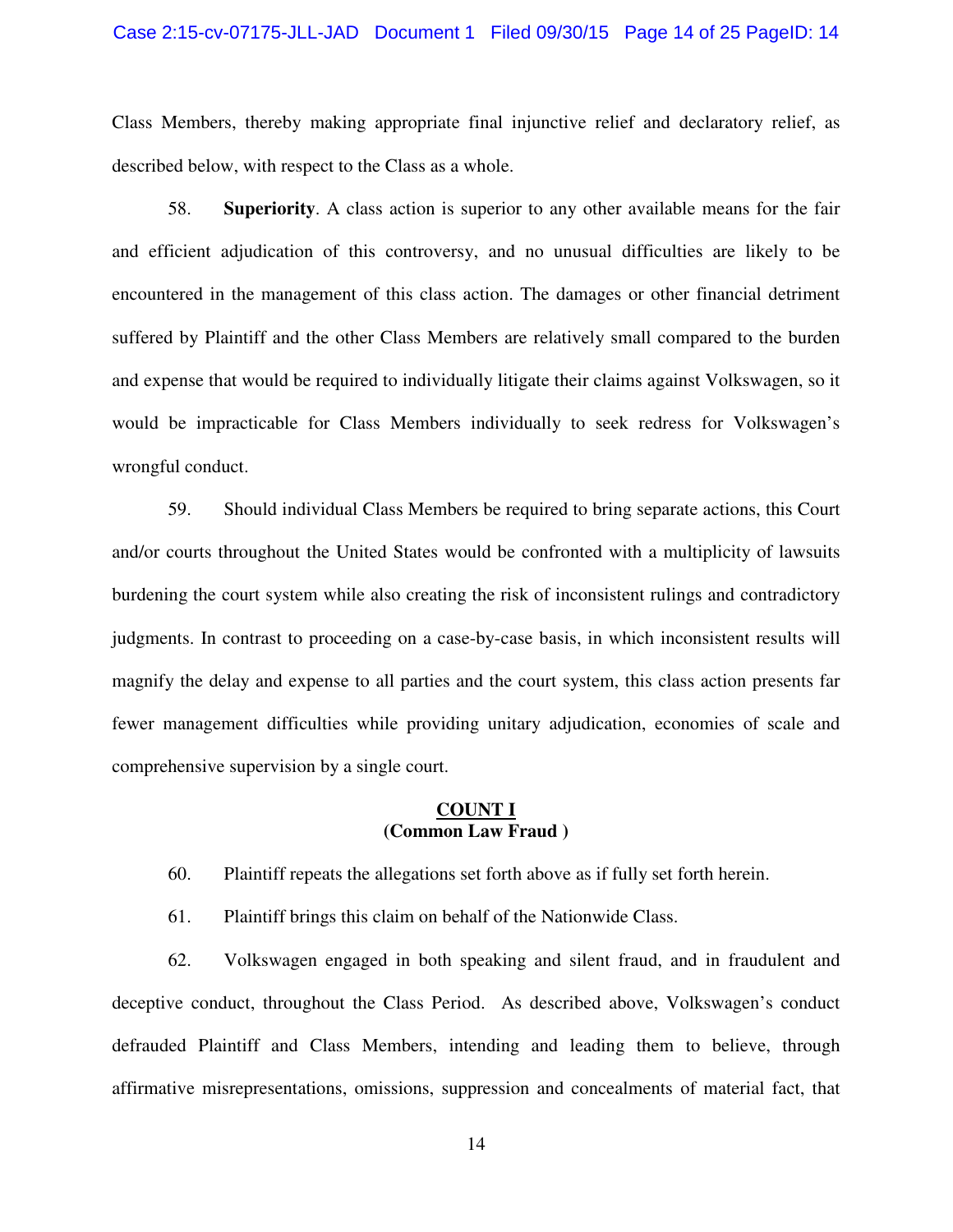#### Case 2:15-cv-07175-JLL-JAD Document 1 Filed 09/30/15 Page 15 of 25 PageID: 15

the Class Vehicles, marketed by Volkswagen as "clean diesel" vehicles, possessed important characteristics that they in fact did not possess, namely the combination of low emissions, high performance, and fuel economy, and inducing their purchases.

63. Volkswagen's intentional and material misrepresentations included, among other things, its advertising, marketing materials and messages, and other standardized statements claiming the Class vehicles (a) were clean and eco-friendly and (b) combined low emissions with high performance and strong fuel economy.

64. The foregoing misrepresentations were uniform for all Class Members. The same advertisements were shown to all Class Members of the public generally and the same marketing materials were distributed to customers and potential customer, and all of the materials contained the same standardized statements relating to the Class Vehicles' environmental friendliness, performance and fuel economy.

65. These representations directly contradicted the true nature and hidden design of the Class Vehicles and their actual emissions when operating under normal circumstances. Volkswagen knew the representations were false when it made them, and intended to defraud purchasers thereby.

66. Volkswagen also had a duty to disclose, rather than conceal and suppress, the full scope and extent of the emissions deception because:

- a. Volkswagen had exclusive knowledge of the actual emissions in the Class Vehicles and concealment thereof;
- b. The details regarding the actual emissions in the Class Vehicles and concealment thereof were known and/or accessible only to Volkswagen;
- c. Volkswagen knew Plaintiff and Class Members did not know and could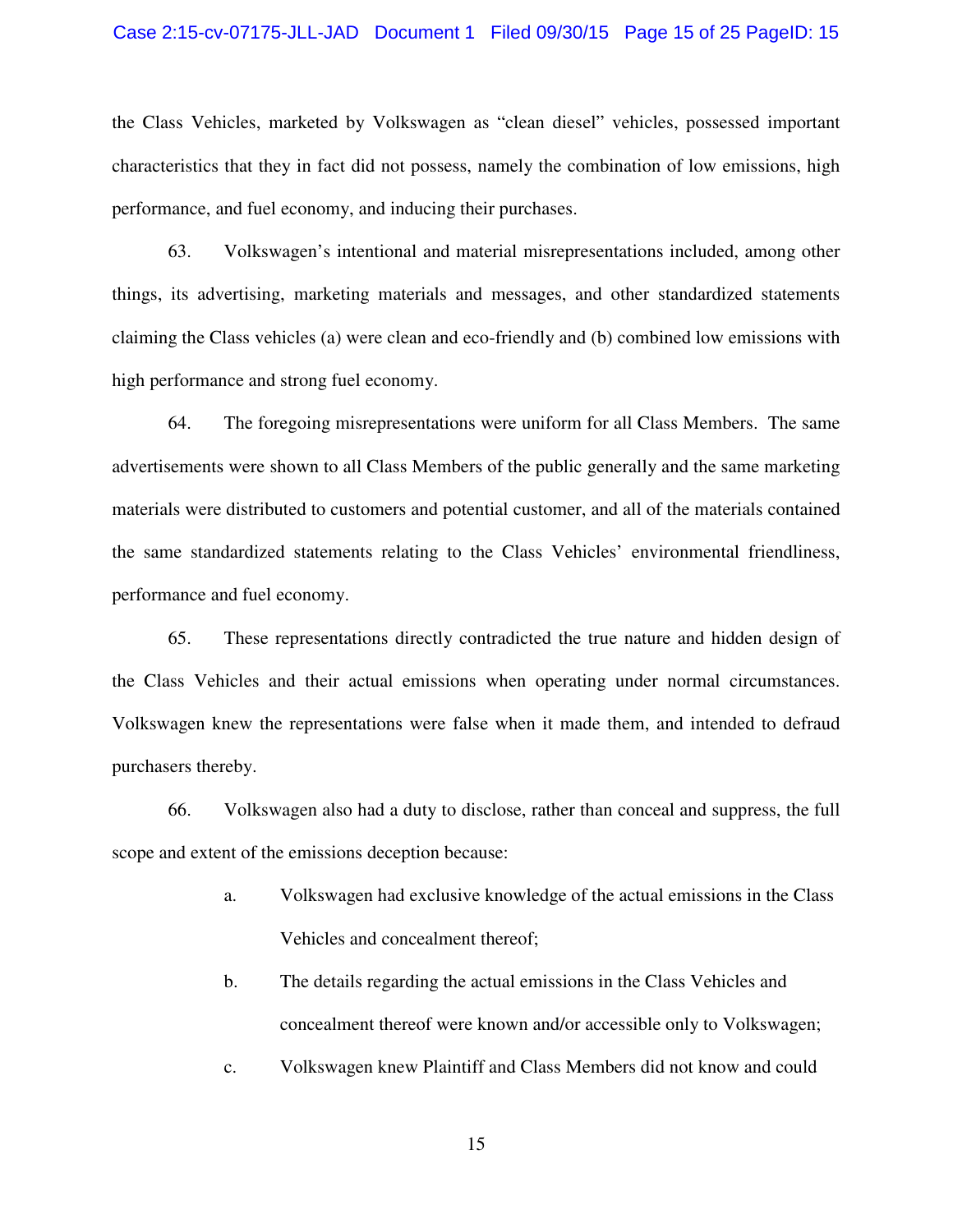not reasonably discover the actual emissions in the Class Vehicles and concealment thereof; and

d. Volkswagen made general representations about the qualities of the Class Vehicles, including statements about their performance, fuel economy, and emissions, which were misleading, deceptive and incomplete without the disclosure of the fact that Volkswagen secretly designed and installed defeat device software on the Class Vehicles that was intended to conceal the vehicles' exceedingly high and illegal emission levels from governments, consumers, and the public.

67. Volkswagen's concealment was likewise uniform to all Class Members in that Volkswagen concealed from everyone other than itself, including potential customers and regulators, the true facts relating to the emission levels of the Class Vehicles.

68. Volkswagen's misrepresentations and omissions were material in that they would affect a reasonable consumer's decision to purchase or lease a Class Vehicle. Consumers paid a premium for the clean diesel Class Vehicles precisely because they supposedly offered low emissions and fuel economy without sacrificing performance. Volkswagen's conduct, misrepresentations, omissions, concealment, and suppression, undermined the core value proposition that induced consumers to purchase or lease the Class Vehicles, and directly affect both the quality and worth of the vehicles.

69. Volkswagen's intentionally deceptive conduct – its silent fraud and fraud by concealment – likewise induced the Class Vehicles' purchase by Plaintiff and Class Members, and the resulting harm and damage to them.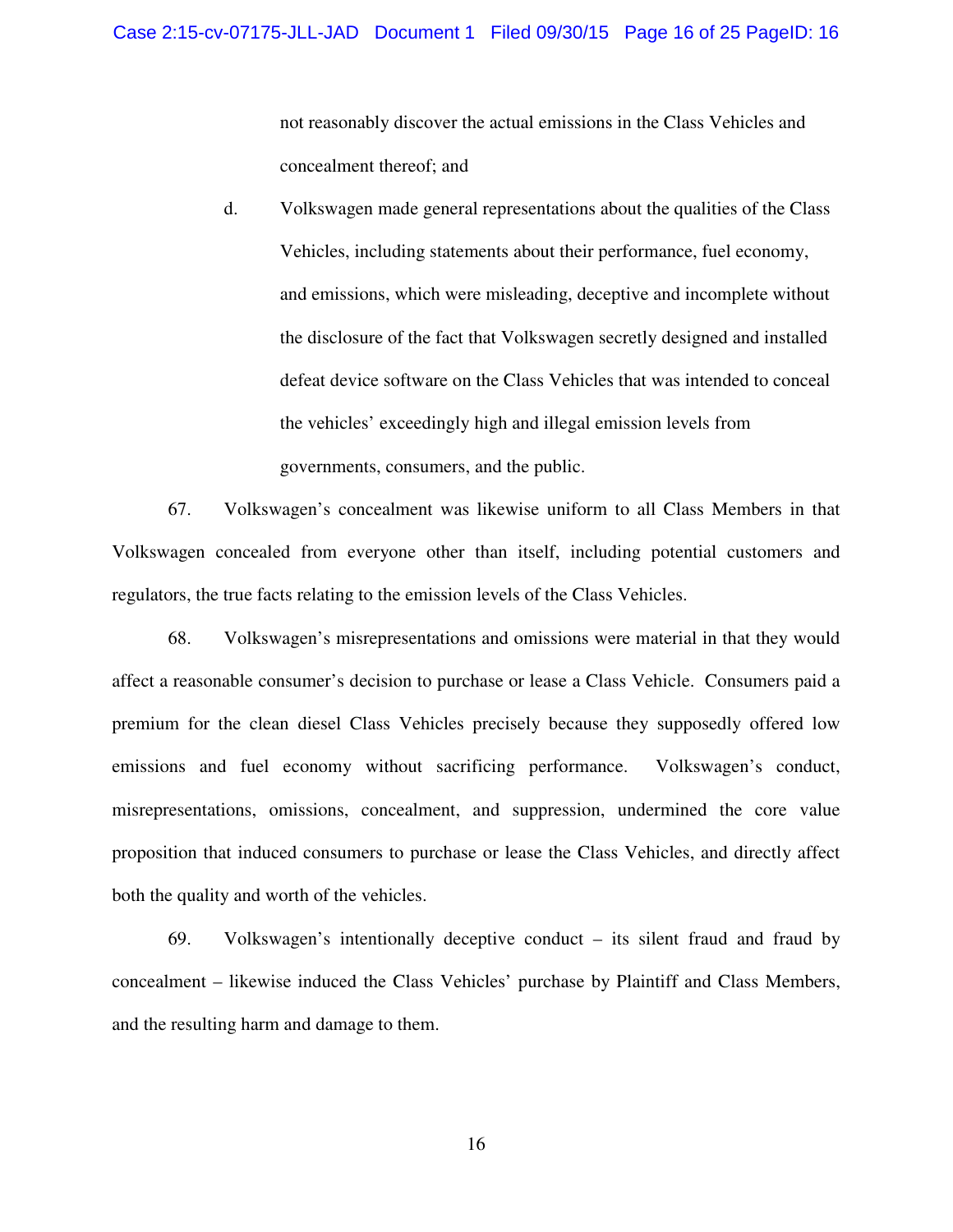#### Case 2:15-cv-07175-JLL-JAD Document 1 Filed 09/30/15 Page 17 of 25 PageID: 17

70. Plaintiff relied upon Volkswagen's misrepresentations and concealment of the true facts. Class Members are presumed to have relied upon Volkswagen's misrepresentations and concealment of the true facts because those facts are material to a reasonable consumer's purchase the Class Vehicles.

71. As a result of Volkswagen's inducements, Plaintiff and Class Members have sustained significant damage, including, but not limited to, lost vehicle value and diminished vehicle quality and utility. If Plaintiff and Class Members had known about the defeat device and the unlawful emissions at the time of acquisition, they would not have acquired the Class Vehicles. Indeed, the Class Vehicles could not have been marketed or sold to any reasonable consumer had existence of the defeat device been disclosed. Volkswagen is therefore liable to Plaintiff and Class Members in an amount to be proven at trial.

72. Volkswagen intentionally designed and engineered its "clean diesel" vehicles to deceive and cheat regulators and its customers. Volkswagen touted the performance and environmental virtues of these vehicles, while concealing and suppressing the truth about them, for the purpose of inducing Plaintiff and the Class to buy them. Volkswagen's fraud caused both the purchase and the harm. In order to undo this harm, Volkswagen must repair or remediate the vehicles so that they deliver everything it promised when it sold them, or undertake to buy them back from Class Members in terms that are just and equitable under principles of rescission, restitution, and benefit of the bargain.

73. Volkswagen's conduct was systematic, repetitious, knowing, intentional, and malicious, and demonstrated a lack of care and reckless disregard for the rights and interests of Plaintiff, the public, and the environment. Volkswagen's conduct thus warrants an assessment of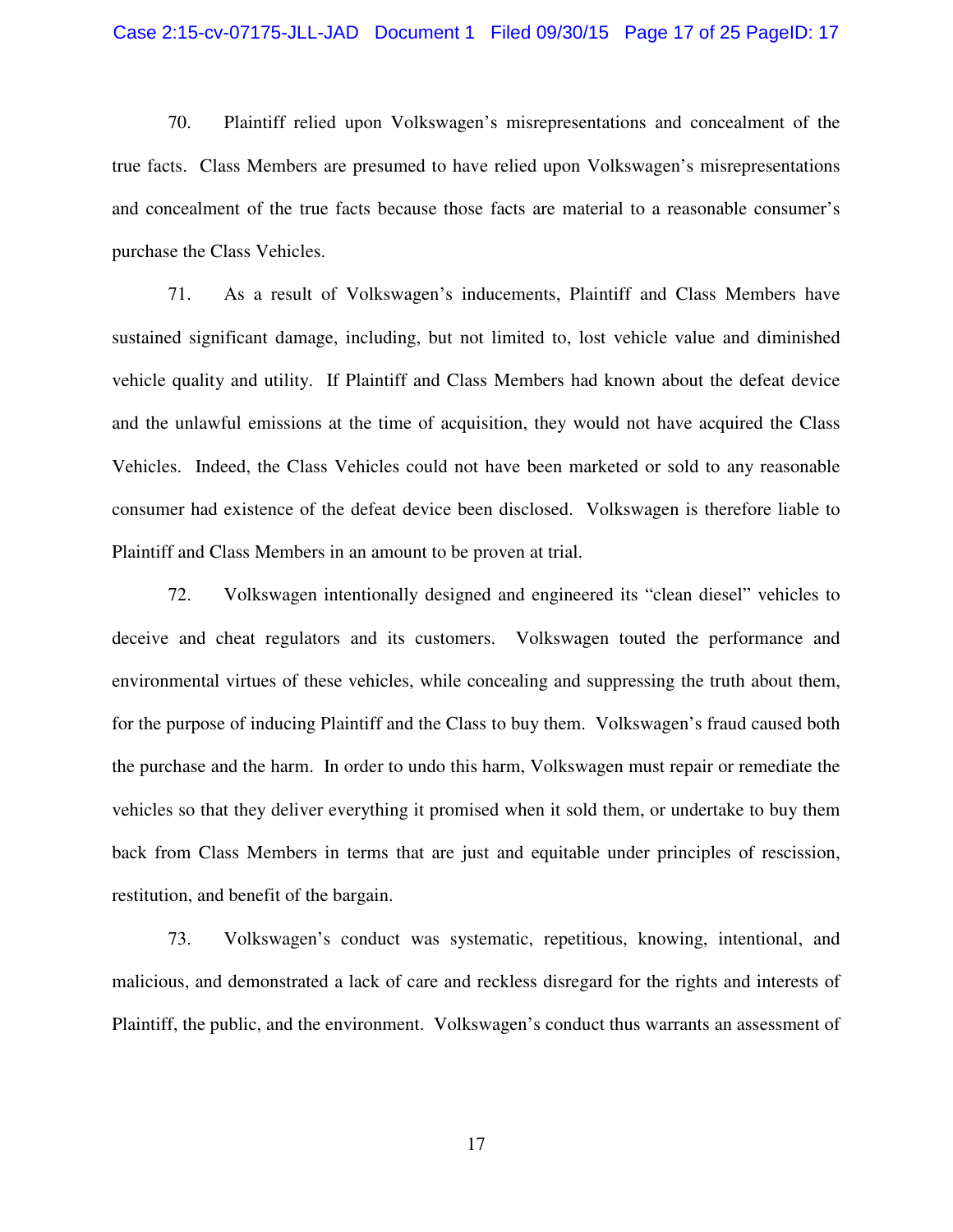Case 2:15-cv-07175-JLL-JAD Document 1 Filed 09/30/15 Page 18 of 25 PageID: 18

punitive damages at the highest level allowed by applicable law, consistent with the actual harm it has caused, the reprehensibility of its conduct, and the need to punish and deter such conduct.

## **COUNT II (Breach of Express Warranty)**

74. Plaintiff repeats the allegations set forth above as if fully set forth herein.

75. By advertising the "green" and "clean" qualities of its diesel engines, Volkswagen expressly warranted to purchasers of the Class Vehicles that the Vehicles at least complied with all applicable laws and regulations relating to exhaust emissions. Stated differently, it would be impossible for an automobile to be "green" if it emitted more pollutants than were allowed by applicable environmental laws and regulations.

76. Such statements became the basis of the bargain for Plaintiff and other purchasers of the Class Vehicles because such statements are among the facts a reasonable consumer would consider to be material in the purchase of a vehicle.

77. In fact, in ordinary driving conditions, the Class Vehicles did not comply with applicable environmental regulations, emitting between 10 and 40 times the amount of pollutants allowed. As such, it was unlawful for Volkswagen to sell the Vehicles to the public.

78. In addition, Volkswagen stated that the vehicles achieved certain a fuel efficiency in terms of miles per gallon of fuel when tested in accordance with applicable EPA regulations. Those statements created an express warranty that, under EPA test conditions, the vehicle achieved the stated fuel efficiency for purposes of making apples-to-apples comparisons with other vehicles.

79. Testing under EPA regulations presupposes that the vehicles comply with all laws and regulations applicable to automobiles, including environmental regulations.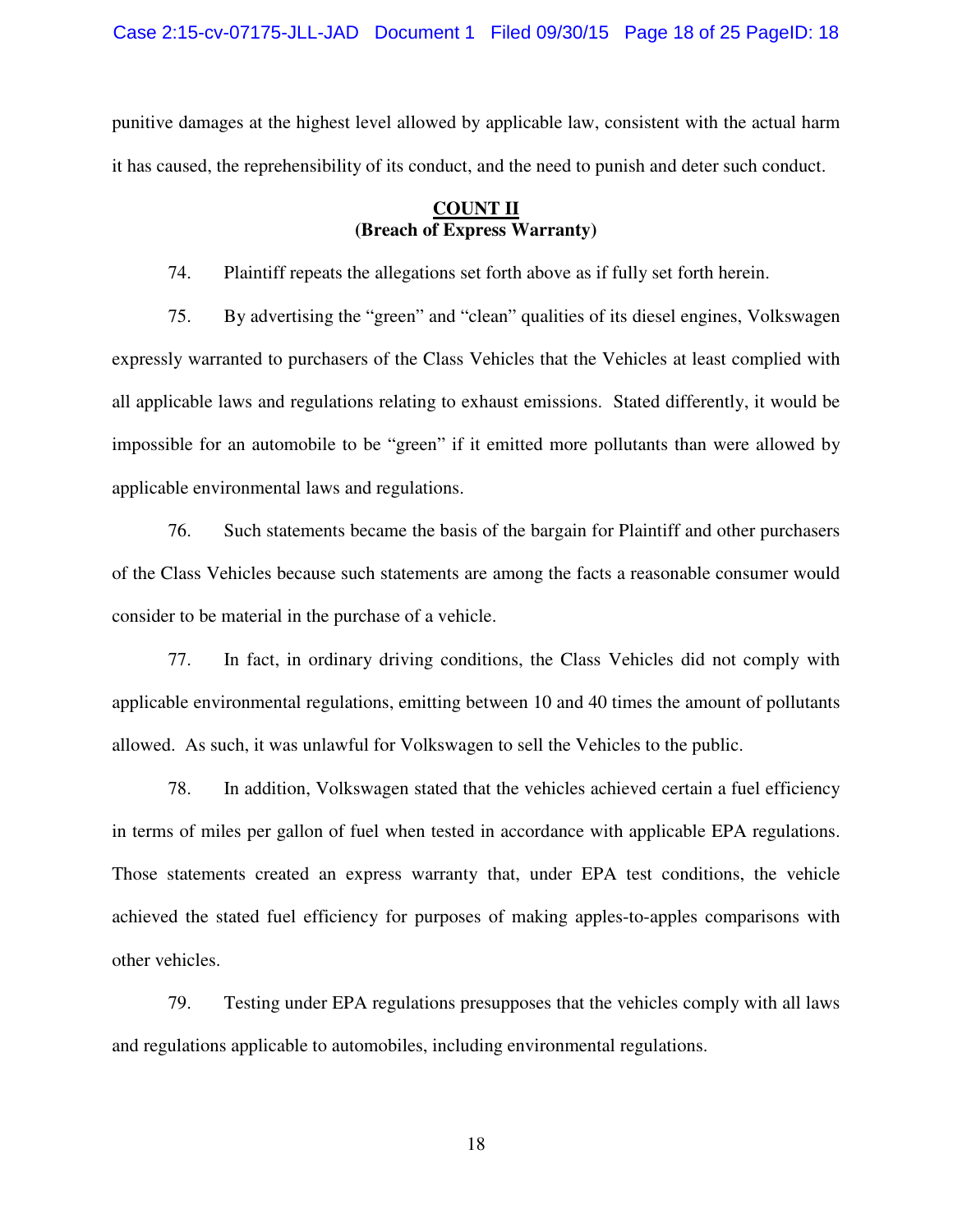#### Case 2:15-cv-07175-JLL-JAD Document 1 Filed 09/30/15 Page 19 of 25 PageID: 19

80. In fact, had the Class Vehicles been tested in accordance with EPA fuel efficiency standards while also complying with pollution regulations, they would have achieved significantly lower fuel efficiency than was stated on the EPA mileage sticker on the vehicle.

81. As a result of the foregoing breaches of express warranty, Plaintiff and other Class Members have been damaged in that they purchased a vehicle that was unlawful to have been sold in the first instance, and, even if lawfully sold, was less valuable than what they paid for the Class Vehicles because the Vehicles do not comply with applicable environmental regulations and cost more to operate because, if they are repaired to conform with applicable environmental regulations, they will be less efficient to operate and incur higher fuel costs.

## **COUNT III (Breach of Implied Warranty of Merchantability)**

82. Plaintiff repeats the allegations set forth above as if fully set forth herein.

83. Section 2-314 of the Uniform Commercial Code provides that, unless disclaimed, there is an implied warranty of merchantability with respect to the goods being purchased.

84. Among the warranties included within the implied warranty of merchantability is that the goods would pass without objection in the trade under the contract description, and are adequately labeled.

85. For the reasons set forth above, the Class Vehicles would not pass without objection in the trade because the retail sale by the manufacturer of a vehicle that contains a defeat device is unlawful.

86. In addition, the Class Vehicles are not adequately labeled because they misstate that the Class Vehicles comply with EPA regulations, and the stated gas mileage for comparison purposes was not achieved by testing in accordance with EPA testing procedures.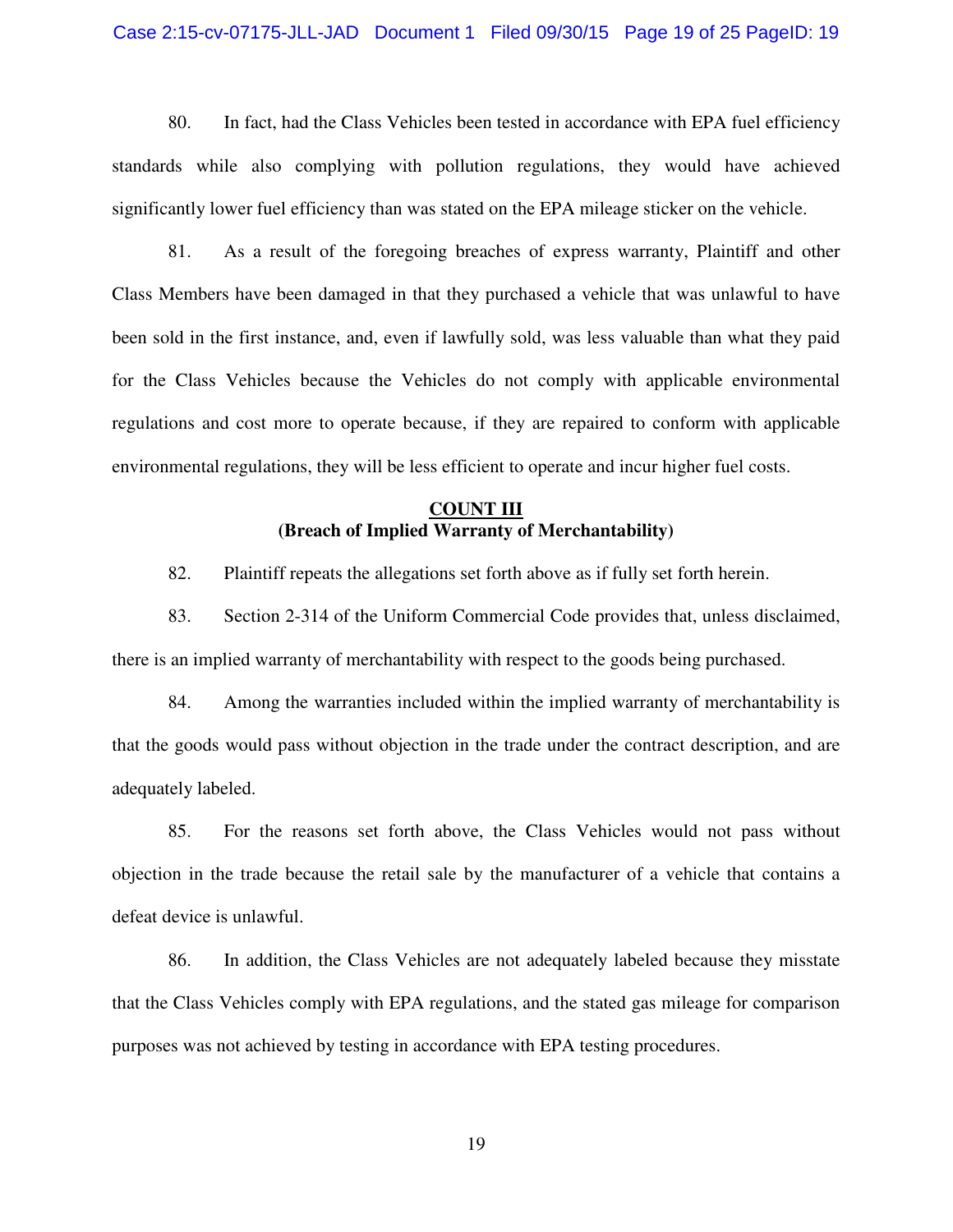87. As a result of the foregoing breaches of warranty, Plaintiff and other Class Members have been damaged in that they purchased a Vehicle that was unlawful to have been sold in the first instance, and, even if lawfully sold, was less valuable than what they paid for the Vehicles because the Vehicles do not comply with applicable environmental regulations and cost more to operate because, if they are repaired to conform with applicable environmental regulations, they will be less efficient to operate and incur higher fuel costs.

### **COUNT IV (Magnuson-Moss Act (15 U.S.C. §§ 2301,** *et seq.***) – Implied Warranty)**

88. Plaintiff repeats the allegations contained in the foregoing paragraphs as if fully set forth herein.

89. The Class Vehicles are "consumer products" within the meaning of the Magnuson-Moss Warranty Act, 15 U.S.C. § 2301(1).

90. Plaintiff and Class Members are "consumers" within the meaning of the Magnuson-Moss Warranty Act, 15 U.S.C. § 2301(3). They are consumers because they are persons entitled under applicable state law to enforce against the warrantor the obligations of its express and implied warranties.

91. Volkswagen is a "supplier" and "warrantor" within the meaning of the Magnuson-Moss Warranty Act, 15 U.S.C. § 2301(4)-(5).

92. 15 U.S.C. § 2310(d)(1) provides a cause of action for any consumer who is damaged by the failure of a warrantor to comply with a written or implied warranty.

93. Volkswagen provided Plaintiff and the other Class Members with an implied warranty of merchantability in connection with the purchase or lease of their Vehicles that is an "implied warranty" within the meaning of the Magnuson-Moss Warranty Act, 15 U.S.C. § 2301(7). As a part of the implied warranty of merchantability, Volkswagen warranted that the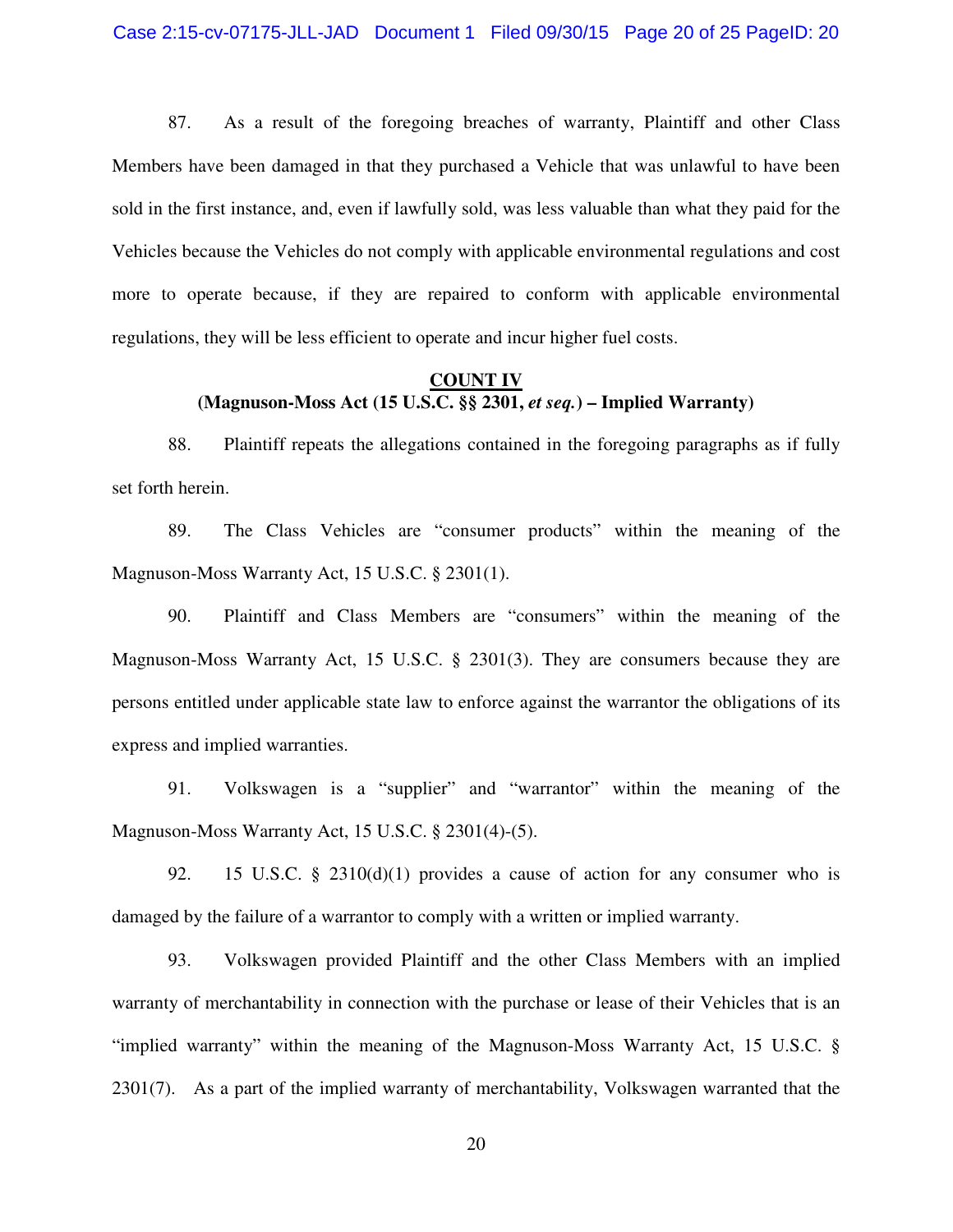#### Case 2:15-cv-07175-JLL-JAD Document 1 Filed 09/30/15 Page 21 of 25 PageID: 21

Class Vehicles would pass without objection in the trade as designed, manufactured, and marketed, and were adequately labeled.

94. Volkswagen breached these implied warranties, as described in more detail above, and are therefore liable to Plaintiff and the Class pursuant to 15 U.S.C. § 2310(d)(1).

95. Any efforts to limit the implied warranties in a manner that would exclude coverage of the Class Vehicles is unconscionable, and any such effort to disclaim, or otherwise limit, liability for the Class Vehicles is null and void.

96. Plaintiff and the other Class Members have had sufficient direct dealings with either Volkswagen or its agents (dealerships) to establish privity of contract.

97. Nonetheless, privity is not required here because Plaintiff and other Class Members are intended third-party beneficiaries of contracts between Volkswagen and its dealers, and specifically, of the implied warranties. The dealers were not intended to be the ultimate consumers of the Class Vehicles and have no rights under the warranty agreements provided with the Class Vehicles; the warranty agreements were designed for and intended to benefit consumers.

98. Pursuant to 15 U.S.C. § 2310(e), Plaintiff is entitled to bring this class action and are not required to give the Vehicle Manufacturer Defendants notice and an opportunity to cure until such time as the Court determines the representative capacity of Plaintiff pursuant to Rule 23 of the Federal Rules of Civil Procedure.

99. The amount in controversy of Plaintiff's individual claims meets or exceeds the sum of \$25.00. The amount in controversy of this action exceeds the sum of \$50,000.00, exclusive of interest and costs, computed on the basis of all claims to be determined in this lawsuit. Plaintiff, individually and on behalf of the other Class Members, seeks all damages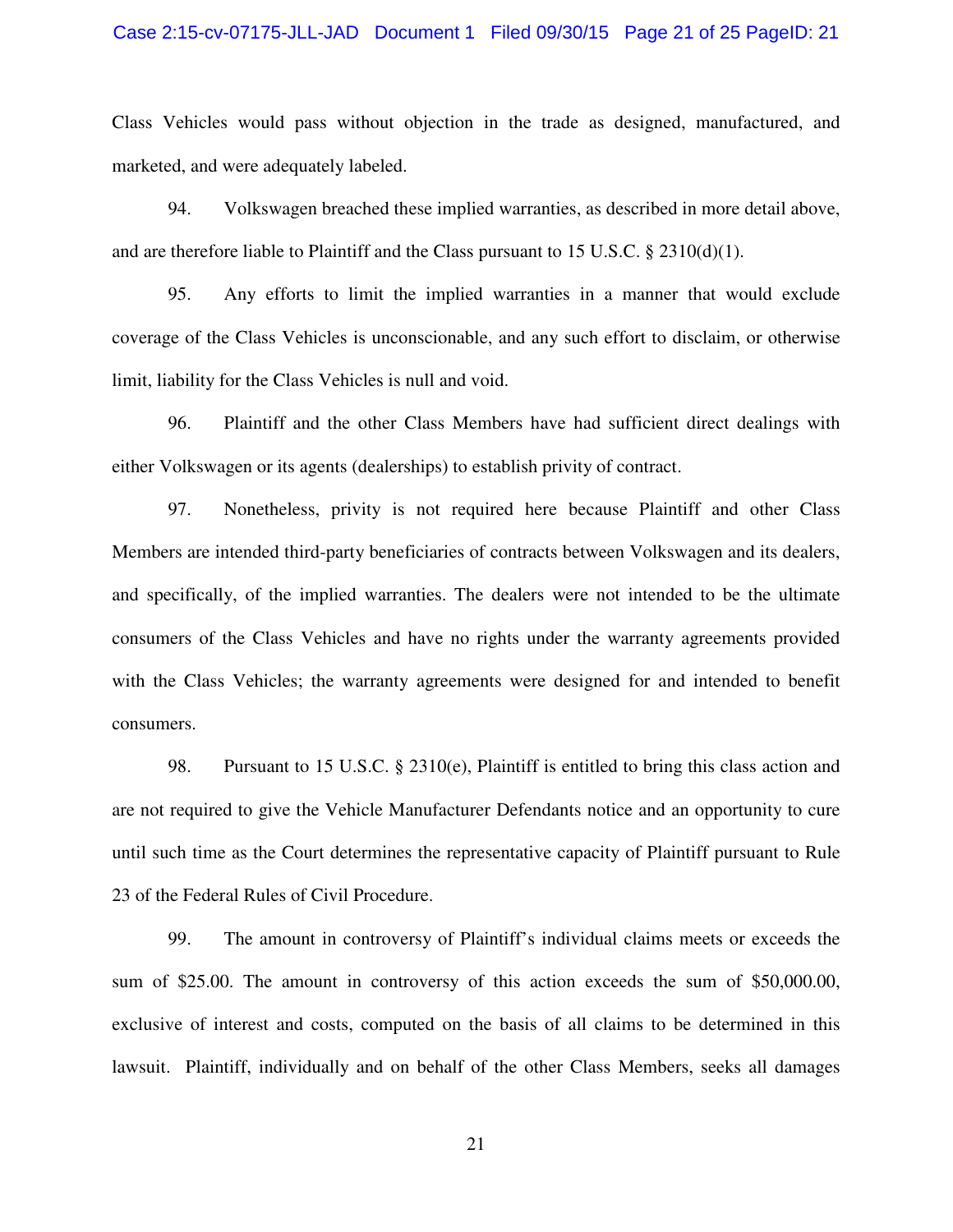permitted by law, including diminution in value of their Class Vehicles, in an amount to be proven at trial. In addition, pursuant to 15 U.S.C. § 2310(d)(2), Plaintiff and the other Class Members are entitled to recover a sum equal to the aggregate amount of costs and expenses (including attorneys' fees based on actual time expended) determined by the Court to have reasonably been incurred by Plaintiff and the other Class Members in connection with the commencement and prosecution of this action.

100. Further, Plaintiff and the Class are also entitled to equitable relief under 15 U.S.C.  $§$  2310(d)(1).

#### **COUNT V (Unjust Enrichment)**

101. Plaintiff repeats the foregoing allegations as if fully set forth herein.

102. Volkswagen has been unjustly enriched in that it intentionally sold vehicles with defeat devices which were intended to mask the fact that the Class Vehicles did not comply with applicable automobile exhaust regulations and, in fact, emitted between 10 and 40 times the pollutant allowed by those regulations.

103. When purchasing their vehicles, Plaintiff and other Class Members reasonably believed that the Class Vehicles complied with applicable environmental regulations and, if properly tested in accordance with EPA mileage standards, would achieve for comparison purposes the mileage stated on the window sticker of the vehicles.

104. Plaintiff and other Class Members got less than what they paid for in that the Class Vehicles did not comply with applicable environmental regulations, nor was the EPA mileage stated on the sticker usable for comparison purposes for other vehicles.

105. The foregoing did not occur by happenstance or conditions out of Volkswagen's control. In fact, the Vehicles were deliberately designed to comply with environmental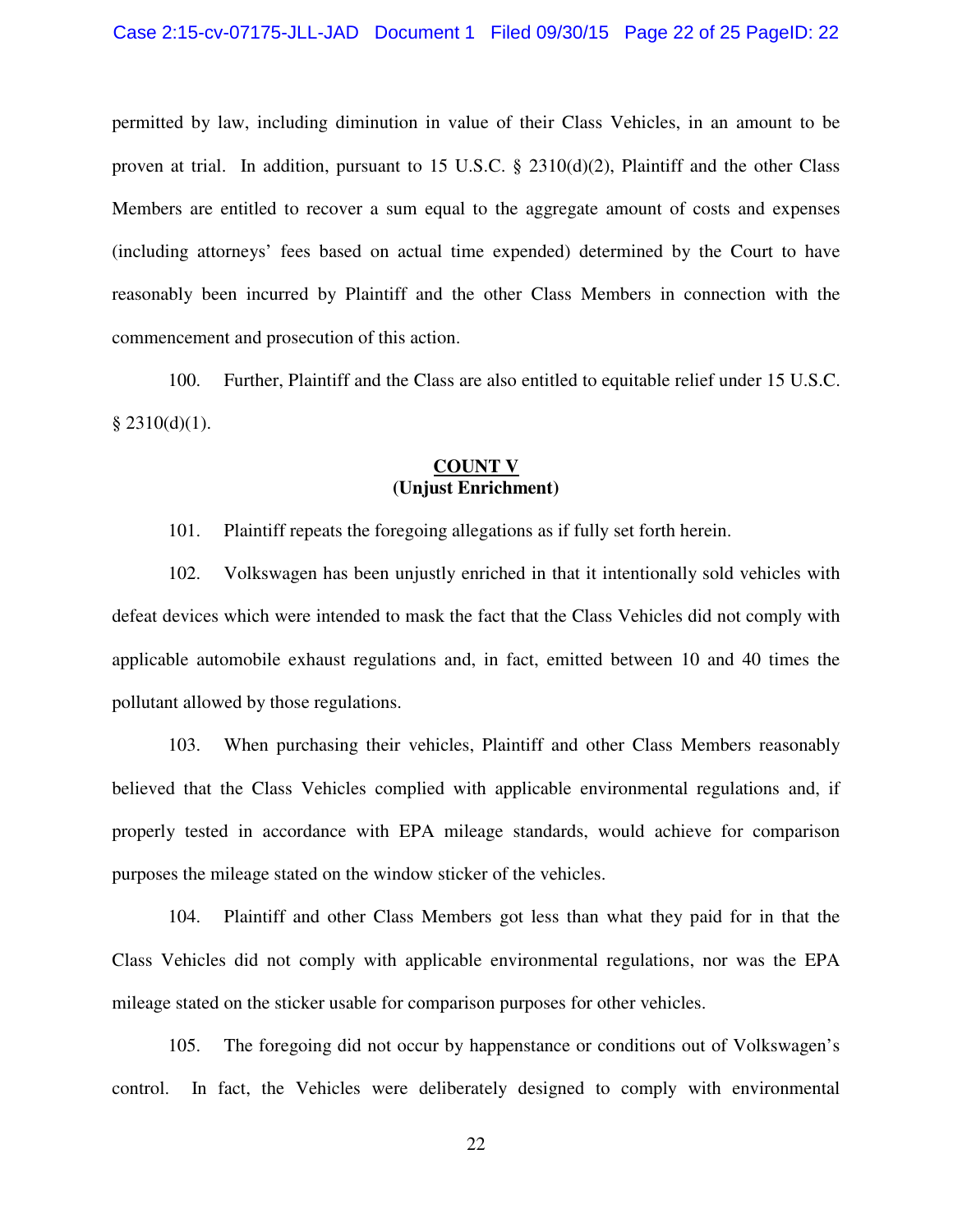Case 2:15-cv-07175-JLL-JAD Document 1 Filed 09/30/15 Page 23 of 25 PageID: 23

regulations only when being tested and were known and intended by Volkswagen to not comply with applicable regulations under ordinary driving conditions.

#### **COUNT VI**

# **(Violation of the Pennsylvania Unfair Trade Practices and Consumer Protection Law, (73 PA. Cons. Stat. Ann § 201-1, et seq.))**

106. Plaintiff repeats the foregoing allegations as if fully set forth herein.

107. Plaintiff is a "consumer" as defined by the Pennsylvania Unfair Trade Practices and Consumer Protection Law.

108. The Class Vehicles are "merchandise" and Volkswagen is a "merchant" as defined Pennsylvania Unfair Trade Practices and Consumer Protection Law.

109. Volkswagen's sale of the Class Vehicles constitutes an unfair and/or deceptive trade practice in violation of 73 PA. Cons. Stat. Ann § 201-1, et seq.in that Volkswagen advertised and promised that the Class Vehicles were of a particular quality when in fact they were not.

110. Plaintiff and other Class Members suffered actual damages as a result of Volkswagen's unfair and deceptive trade practices in that they received vehicles that were less valuable than they should have been, for the reasons set forth above.

WHEREFORE, Plaintiff, individually and on behalf of other Class Members respectfully requests that the Court enter judgment in their favor and against Volkswagen, as follows:

A. Certification of the proposed Class, including appointment of Plaintiff's counsel as Class Counsel;

B. An order temporarily and permanently enjoining Volkswagen from continuing the unlawful, deceptive, fraudulent, and unfair business practices alleged in the Complaint.

C. Injunctive relief in the form of a buy back, recall or free replacement program;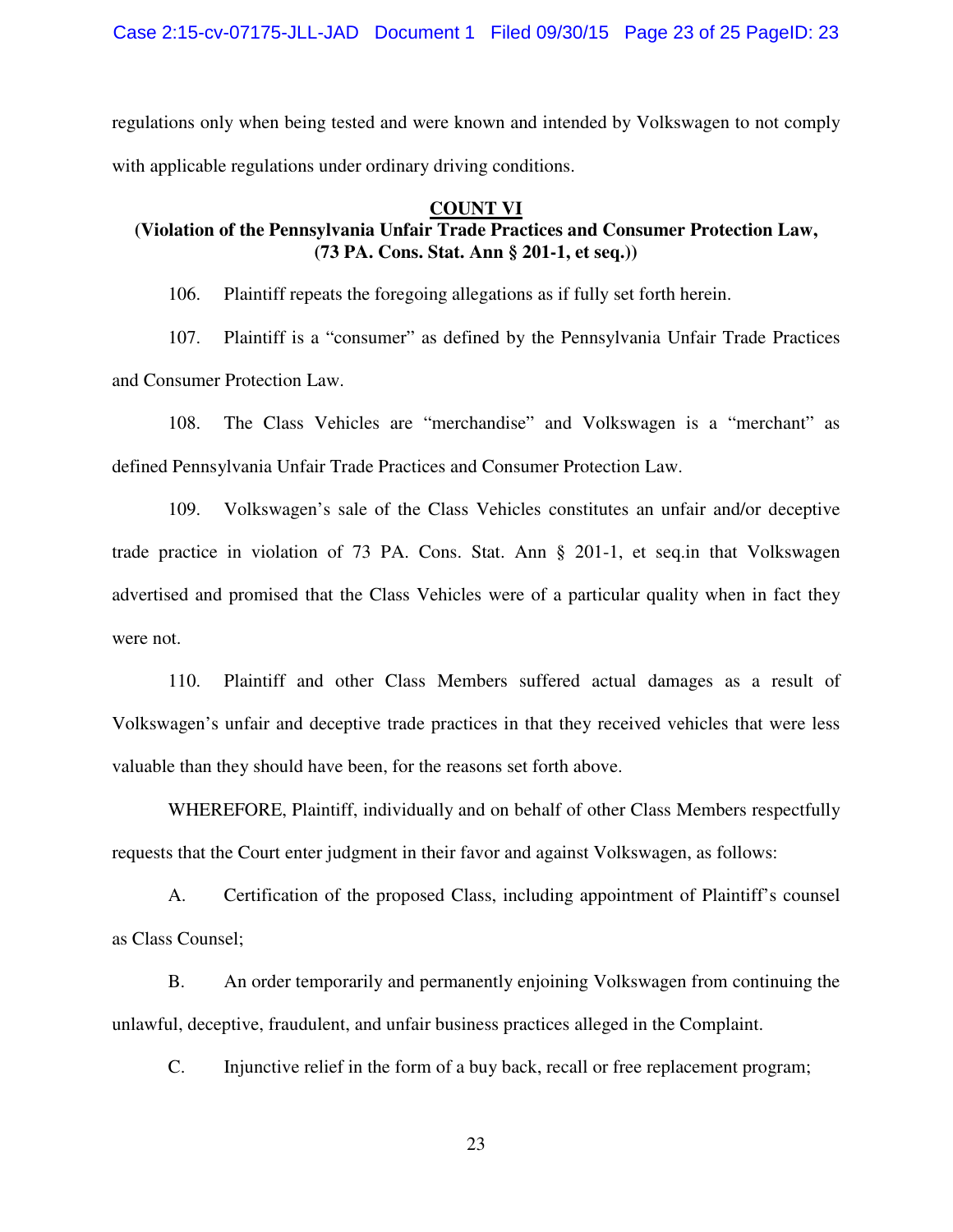Case 2:15-cv-07175-JLL-JAD Document 1 Filed 09/30/15 Page 24 of 25 PageID: 24

D. Costs, restitution, actual damages, punitive damages and disgorgement in an amount to be determined at trial;

- E. Revocation of acceptance;
- F. Damages under the Magnuson-Moss Warranty Act;
- G. For treble- or punitive damages as permitted by law;
- H. An order requiring Volkswagen to pay both pre- and post-judgment interests on

any amounts awarded;

- I. An award of costs and attorneys' fees; and
- J. Such other or further relief as may be appropriate.

## **DEMAND FOR JURY TRIAL**

The undersigned hereby demands a trial by jury as to all issues so triable.

| Dated: September 29, 2015 | By: | /s/ James E. Cecchi                     |  |
|---------------------------|-----|-----------------------------------------|--|
|                           |     | James E. Cecchi                         |  |
|                           |     | Lindsey H. Taylor                       |  |
|                           |     | CARELLA, BYRNE, CECCHI,                 |  |
|                           |     | OLSTEIN, BRODY & AGNELLO, P.C.          |  |
|                           |     | 5 Becker Farm Road                      |  |
|                           |     | Roseland, New Jersey 07068              |  |
|                           |     | $(973)$ 994-1700                        |  |
|                           |     | Gary E. Mason                           |  |
|                           |     | Esfand Y. Nafisi                        |  |
|                           |     | Benjamin Branda                         |  |
|                           |     | WHITFIELD BRYSON & MASON LLP            |  |
|                           |     | 1625 Massachusetts Avenue, NW, Ste. 605 |  |
|                           |     | Washington, DC 20036                    |  |
|                           |     | $(202)$ 429-2290                        |  |
|                           |     | Gregory F. Coleman                      |  |
|                           |     | Mark E. Silvey                          |  |
|                           |     | <b>GREG COLEMAN LAW PC</b>              |  |
|                           |     | First Tennessee Plaza                   |  |

24

800 S. Gay Street, Suite 1100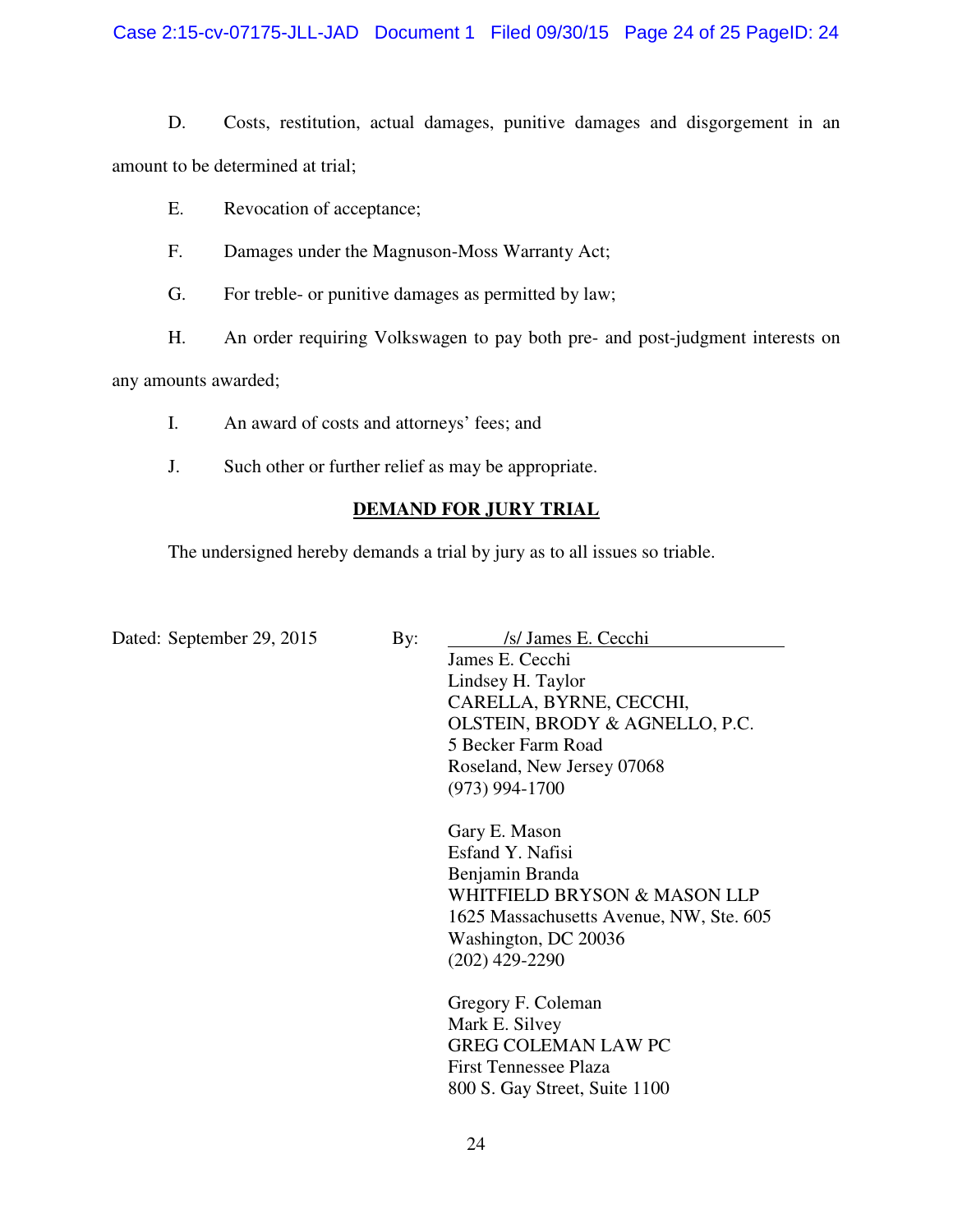Knoxville, TN 37929 (865) 247-0090

Edward A. Wallace Amy E. Keller WEXLER WALLACE LLP 55 West Monroe Street, Suite 3300 Chicago, IL 60603 (312) 346-2222

Attorneys for Plaintiff